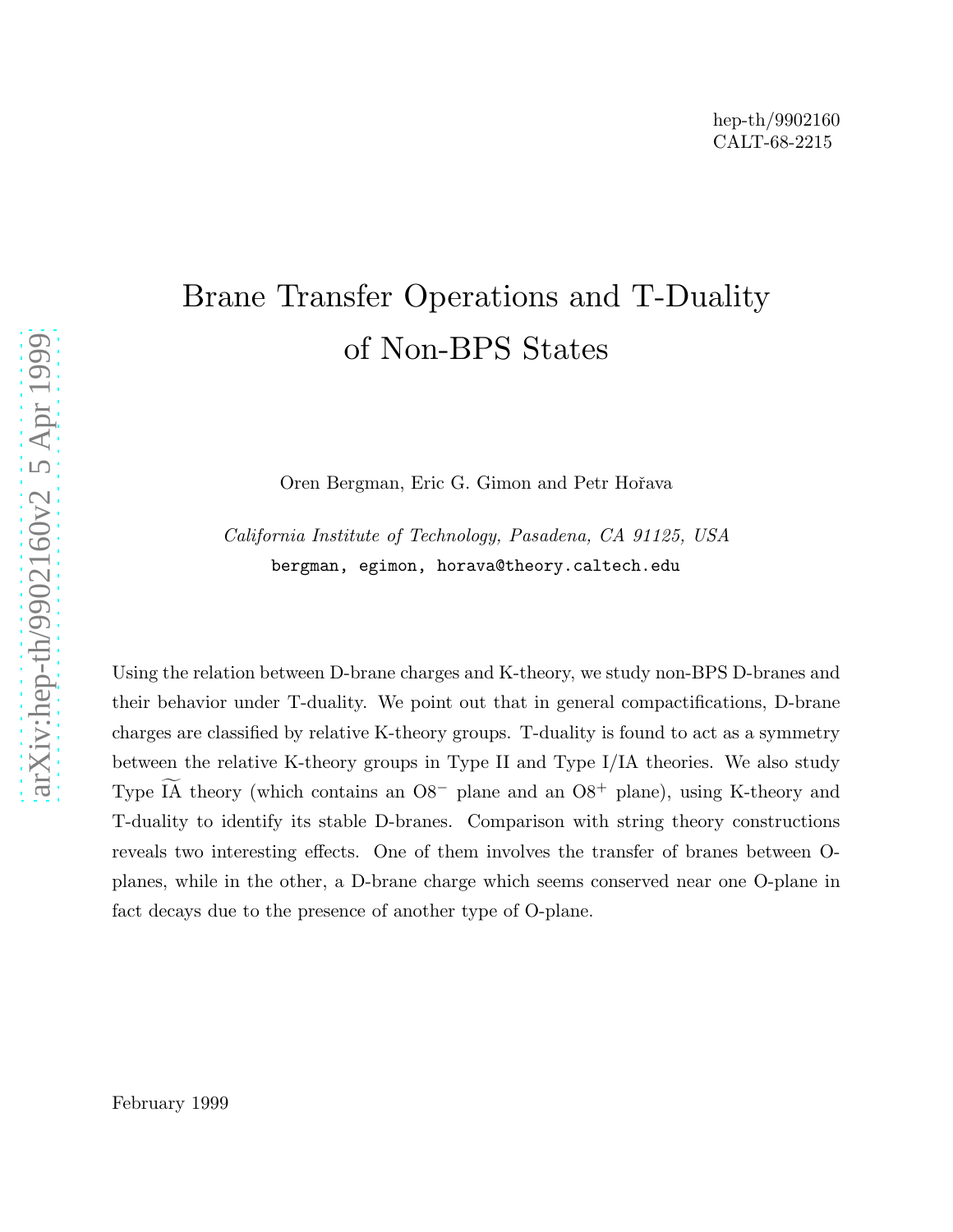#### 1. Introduction

A closer look at the dynamics of various unstable D-brane systems (such as brane-antibrane systems) has recently opened a new perspective for understanding D-branes and their conserved charges. Traditionally, D-branes are understood as RR-charged stringy solitons onwhich strings can end; in the new framework  $[1,2,3,4]$  $[1,2,3,4]$  $[1,2,3,4]$  $[1,2,3,4]$ , D-branes appear as topological defects in the worldvolume of unstable brane systems of higher dimension.

A crucial role in this construction is played by our improved understanding of the string theory tachyon [\[1](#page-26-0)] (see also [\[5-10](#page-26-0)]). String theory has been plagued with tachyons since its early days, but whether they represent an incurable instability of the theory or have a more subtle role in the dynamics was not known. It is now believed that the tachyonic mode of the open string stretching between a D-brane and a D-antibrane (or between a pair of unstable D-branes) is really a legitimate Higgs field, and therefore does not represent an incurable instability. Instead, it tends to develop a stable vacuum expectation value, leading to the decay of the unstable state into a stable state. Depending on the details of the original unstable configuration, the resulting stable state can contain topological defects that correspond to stable D-branes.

Any such construction can be related through a hierarchy of embeddings to bound states in the unstable system of a number of spacetime-filling D9-branes. The worldvolume dynamics of this system contains  $U(N) \times U(N)$  Yang-Mills theory and a Higgs field (a.k.a. "tachyon")in the  $(N, N)$  representation in the case of Type IIB theory [[1\]](#page-26-0), and  $U(N)$ Yang-Mills theory with an adjoint Higgs in the Type IIA case[[3\]](#page-26-0). All possible stable D-branes – both supersymmetric and non-supersymmetric – appear as topological defects in the worldvolume Higgs field on these spacetime-filling D-brane systems. In this sense, the spacetime-filling brane system provides a universal medium in which all stable Dbrane charges are carried by conventional topological defects, similar to vortices in Type II superconductors or magnetic monopoles of grand unified theories.

The precise dynamics of these unstable D-brane systems is not known, but the topological information needed for the complete classification of D-brane charges can still be determined. This information is usefully encoded in K-theory [\[2](#page-26-0),[3,11](#page-26-0)]. (The connection between D-brane charges and K-theory was first suggested[[12\]](#page-26-0).) Once one identifies the K-theory group relevant to a given compactification, one can use methods developed in the mathematical literature to compute it, and thereby determine the spectrum of conserved D-brane charges. Having classified the charges, one can then look for a string theory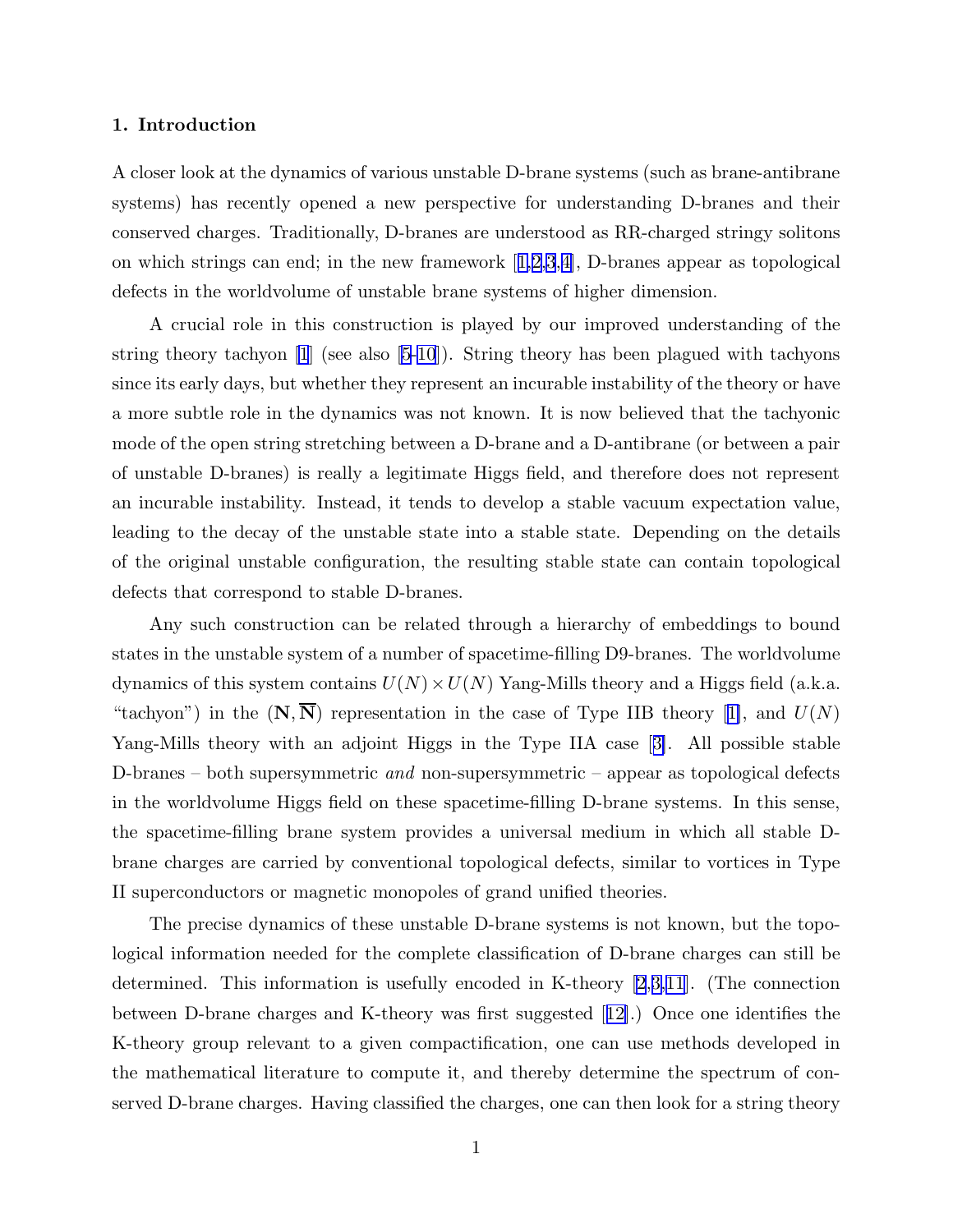construction of the corresponding D-branes.

One of the defining qualities of D-branes, which in fact is how they were discovered [\[13](#page-26-0),[14\]](#page-26-0), is their transformation under T-duality. Because T-duality exchanges Neumann open string boundary conditions with Dirichlet ones, it exchanges wrapped branes and unwrapped branes. One of the purposes of this paper is to determine how T-duality is manifested in the bound state construction above. We shall therefore study compactifications on  $X \times S^1$ , and orientifolds thereof.

In Section 2 we discuss the K-theory realization of T-duality in Type II string theory. As one of the central points of the paper, we show that in general string theory compactifications, D-brane charges are classified by *relative* K-theory groups, such as  $K(S^p \times Y, Y)$ , where  $Y$  is the compactification manifold. In the case of Type II strings compactified on a circle, the relative K-theory group of D-brane charges splits into the sum of two groups, whose elements reflect the split of the D-brane charges between wrapped D-branes and unwrapped D-branes. The K-group for IIB on a circle,  $K(X \times S^1, S^1)$ , is isomorphic to the K-group for IIA on a circle,  $K^{-1}(X \times S^1, S^1)$ , clearly in line with T-duality. Moreover, the isomorphism exchanges the subgroup associated with wrapped D-branes on one side with the subgroup for unwrapped D-branes on the other side. In the rest of this paper, we would like to see if this clear split between wrapped and unwrapped D-branes holds generically in K-theory.

Our first test case, discussed in Section 3, involves looking at the T-duality between Type I strings on a circle and the Type IA orientifold with two O8<sup>−</sup> orientifold planes. Unlike in the Type II theory, there are now new non-BPS D-branes with  $\mathbb{Z}_2$  valued charges. At first, the situation looks quite similar to the Type II case: The K-group for Type I on a circle, KO( $X \times S^1$ , S<sup>1</sup>), is again found to be isomorphic to the Type IA K-group  $KR^{-1}(X \times S^1)$  $S<sup>1</sup>$ ,  $S<sup>1</sup>$ ), and it splits into two parts which one may naively interpret as corresponding to wrapped branes and unwrapped branes.

This interpretation raises two puzzles. First, some of the non-BPS D-branes that were stable in flat space are now only stable for a certain range of the circle's radius, even though they carry a conserved charge. Second, in Type IA we expect to find unwrapped branes localized on each of the two orientifold planes, yet the corresponding charges seem to be missing from the subgroup we naively associate with unwrapped branes. Section 3 will demonstrate how these two puzzles are resolved. A key element in this resolution involves processes that we refer to as brane transfer operations.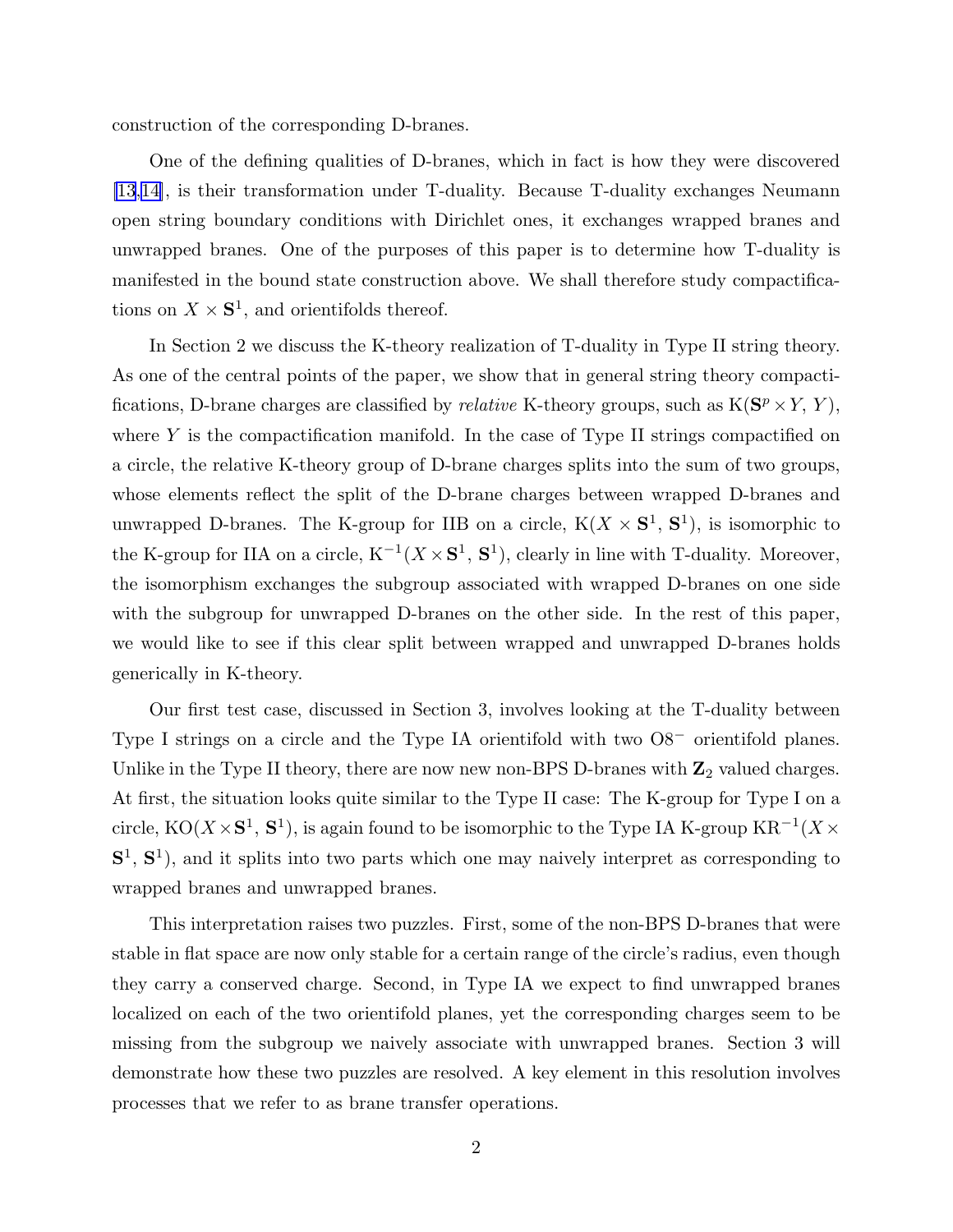Our second test case, presented in Section 4, deals with the more exotic Type  $\tilde{I}$  open string theory, which is T-dual to the Type  $\widetilde{IA}$  orientifold with both an O8<sup>-</sup> and an O8<sup>+</sup> orientifold plane. The K-group associated with these theories, which turns out to be equivalent to a certain K-theory group known in the mathematical literature as  $\text{KSC}(X)$ , does not split naturally into the of sum of two sub-groups. The split between wrapped branes and unwrapped branes is totally defeated. We will show that the root of this problem is linked to the fact that some non-BPS brane configurations locally stable at the  $\text{O8}^-$  orientifold plane become unstable due to the presence of the  $\text{O8}^+$  plane and vice versa. This phenomenon can have important consequences for the piecewise analysis of the stable non-BPS D-brane spectra in various compactifications, such as when one approximates singularitiesin K3 orientifolds by ALE spaces [[15\]](#page-26-0).

Many technical details required for our analysis have been relegated to an appendix, which also serves as a collection of basic facts in K-theory, and can therefore be of some independent interest.

While this paper was being written, two papers [\[16,17](#page-26-0)] appeared in which some overlapping results on T-duality in K-theory were obtained. The connection between KRtheory and orientifolds has also been discussed in[[18\]](#page-26-0).

#### 2. Type II Theories

As a warm-up exercise, we set the stage for our later analysis of stable D-branes in various orientifold models by first analyzing the case of Type II theories compactified on a circle to nine dimensions. (As we will see, this procedure can be easily iterated to understand  $\mathbf{T}^n$  compactifications). It turns out that all stable D-brane states predicted by K-theory in these compactifications carry conventional Ramond-Ramond charges. Therefore, we do not expect any surprises; the main goal in this brief section is to see that T-duality of Type II theories is indeed a manifest symmetry in K-theory.

#### 2.1.  $D = 10$

Stable D<sub>p</sub>-brane charges in Type IIA and Type IIB theory on  $\mathbb{R}^{10}$  are classified by the K-theory groups  $K^{-1}$  $({\bf S}^{9-p})$  and  $\widetilde{K}$  $({\bf S}^{9-p})$  respectively, where the sphere  ${\bf S}^{9-p}$  represents the dimensions transverse to the worldvolume of the p-brane, compactified by adding a point at infinity. This result can be derived by realizing supersymmetric Type II Dbranes as stable topological defects in the Higgs field on the worldvolume of a system of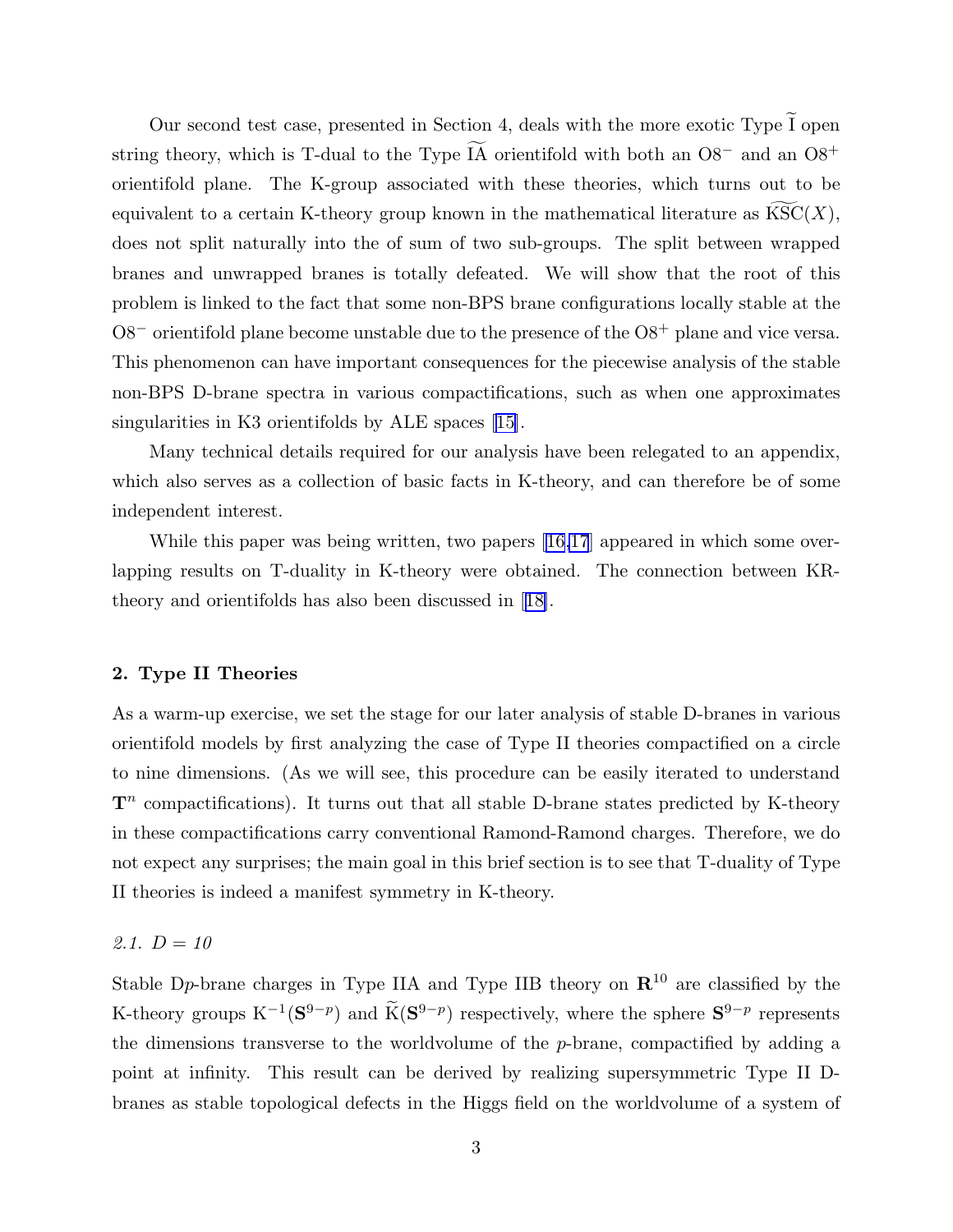spacetime-filling D9-branes[[2,3](#page-26-0)]. Central to this derivation is the relation (reviewed in the appendix) between homotopy theory, which classifies topological defects, and K-theory, which classifies configurations of spacetime-filling branes up to creation and annihilation. According to this relation, the K-theory groups of spheres are equal to the homotopy groups of the vacuum manifold of the Higgs field that appears in the worldvolume of the corresponding system of spacetime-filling branes. In Type IIB theory [\[2](#page-26-0)], the Higgs field is in the  $(N, \overline{N})$  of the  $U(N) \times U(N)$  gauge group, and its vacuum manifold is a copy of  $U(N)$ . Its homotopy groups are related to K-theory via

$$
\widetilde{\mathcal{K}}(\mathbf{S}^n) = \pi_{n-1}(U(N)).\tag{2.1}
$$

In Type IIA theory [\[3](#page-26-0)], the Higgs field is in the adjoint of the  $U(2N)$  gauge group, and the vacuum manifold is given by the group coset  $U(2N)/U(N) \times U(N)$ . This is in turn related to K-theory groups by

$$
K^{-1}(\mathbf{S}^n) = \pi_{n-1} \left( U(2N)/U(N) \times U(N) \right). \tag{2.2}
$$

These K-theory groups, shown in Table (2.3), reproduce the known spectrum of BPS Dp-branes in the Type II theories in  $\mathbb{R}^{10}$ , with  $p = 0, 2, 4, 6, 8$  in Type IIA and  $p =$  $-1, 1, 3, 5, 7$  in Type IIB.<sup>1</sup>

| $Dp$ -brane                                                                          | D <sub>9</sub> |                   | つヮ                  | D6                  | D <sub>5</sub>      | D4                  | D3                  | $\mathrm{D}2$       |                      | $\mathrm{D}0$ |                   |
|--------------------------------------------------------------------------------------|----------------|-------------------|---------------------|---------------------|---------------------|---------------------|---------------------|---------------------|----------------------|---------------|-------------------|
| Transverse $X$                                                                       | ${\bf S}^0$    | $\mathbf{C}$<br>P | $\mathbf{C}^2$<br>⊃ | $\mathbf{C}^3$<br>⊃ | $\mathbf{C}^4$<br>⊃ | $\mathbf{C}^5$<br>P | $\mathbf{C}^6$<br>P | $\mathbf{C}^7$<br>N | $\mathbf{C}^8$<br>IJ | ${\bf S}^9$   | $\mathbf{C}^{10}$ |
| $\sim$<br>N)<br>$\boldsymbol{\Lambda}$                                               | $\overline{ }$ |                   | 7                   |                     | $\overline{ }$<br>, |                     | 7                   |                     | 7                    |               |                   |
| $\mathbf{v}$<br>$\overline{\phantom{0}}$<br><b>T</b><br>K.<br>$\boldsymbol{\Lambda}$ |                | 7<br>L            |                     | 7                   |                     | n                   |                     | 7                   |                      | 7             |                   |

(2.3)

#### 2.2. General Compactifications

The next step would be to consider Type II theory compactified on  $S<sup>1</sup>$ . Before we discuss this case in detail, it seems worthwhile to first study the classification of D-brane charges for a more general compactification space  $Y$  of dimension  $d$ . We are interested in finding

<sup>&</sup>lt;sup>1</sup> We have included the charge of the spacetime-filling Type IIA D9-branes in Table  $(2.3)$  (and will do so systematically in similar cases throughout the paper), even though the absence of a net 9-brane charge in Type IIB theory is forced by the condition of tadpole anomaly cancellation.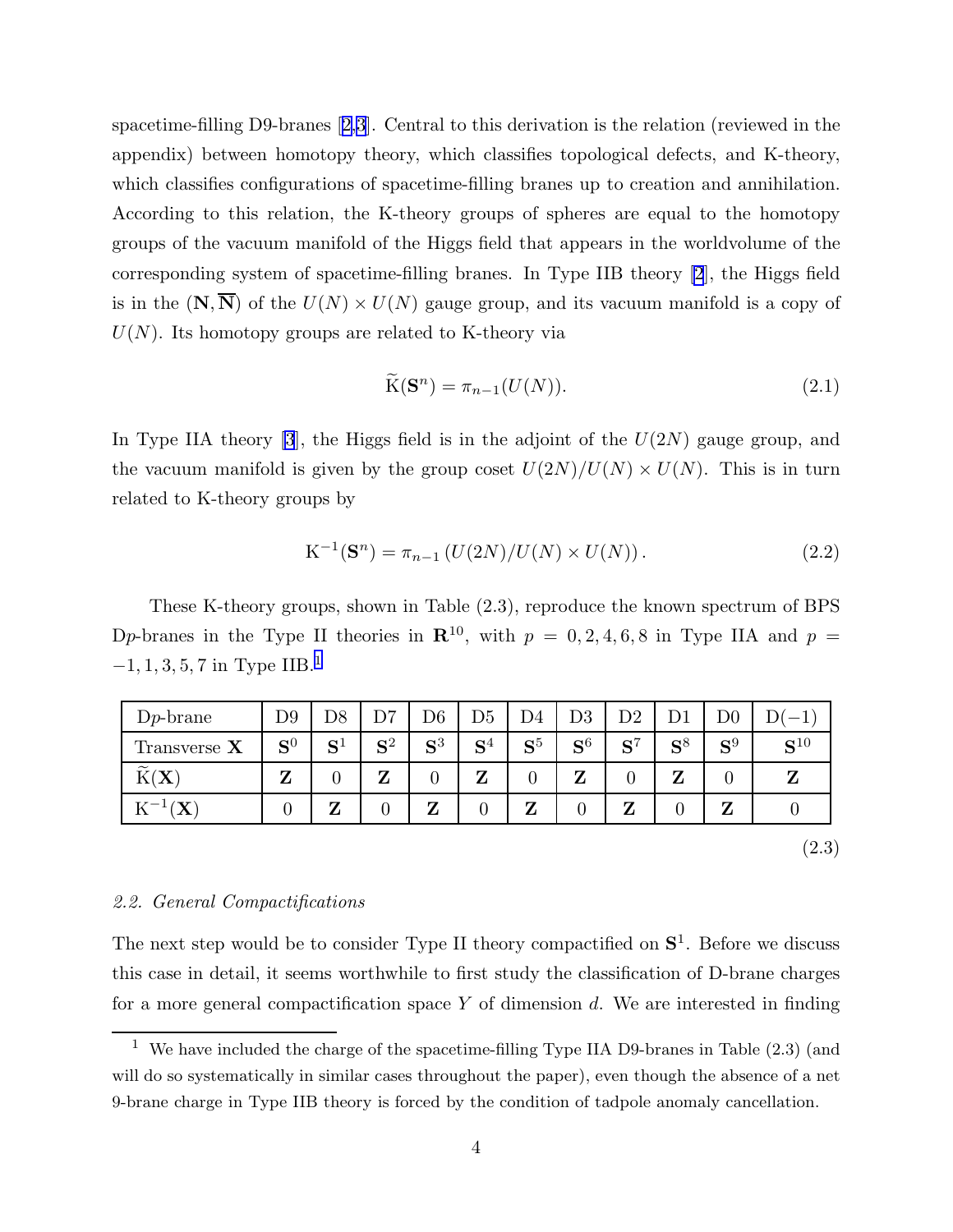<span id="page-5-0"></span>all D-brane charges of codimension n in the non-compact space  $\mathbb{R}^{9-d}$ . Such charges will arise both from D-branes located at particular points in  $Y$ , and from D-branes which wrap non-trivial cycles in  $Y$ . Since we are only interested in objects of finite energy (or action), we consider only configurations that are equivalent to the vacuum asymptotically in the transverse space  $\mathbb{R}^n$ , i.e., along a copy of the entire compactification manifold Y at infinity. Therefore  $\mathbb{R}^n$  is effectively replaced with  $\mathbb{S}^n$  by adding a point at infinity, which corresponds in the full theory to adding a copy of the compactification manifold Y at infinity. In mathematical terms, this requires us to consider bundles which are trivialized on the compactification manifold  $Y$  at infinity; such bundles define groups known in the mathematical literature as relative K-theory groups (cf. the appendix). Thus, we conclude that the proper way of understanding the spectrum of D-brane charges is in terms of relative K-theory. In Type IIB and Type IIA theory on  $Y$ , the relative groups that classify D-brane charges are denoted by  $K(\mathbf{S}^n \times Y, Y)$  and  $K^{-1}(\mathbf{S}^n \times Y, Y)$ , respectively.

The argument leading to the appearance of relative K-theory groups is essentially independent of the type of string theory considered. It suggests the following prescription for identifying stable D-brane charges in general string theory compactifications on  ${\bf R}^{9-d}\times$ Y, at least when no RR backgrounds or non-trivial  $B_{\mu\nu}$  backgrounds are excited: Stable charges carried by D-branes of codimension n in the non-compact dimensions are classified by the relative K-theory groups  $K^{-q}(\mathbf{S}^n \times Y, Y)$ . The value of q and the type K of K-theory depends on the type of string theory and the compactification manifold Y .

#### 2.3.  $D = 9$

Having clarified the appearance of relative K-theory groups in the classification of D-brane charges in general compactifications, we can now return to Type II theory on a circle. Using  $(A.9)$  and arguments presented in the appendix, the relative groups that classify D-brane charges in Type IIB and Type IIA theory on  $S<sup>1</sup>$  can be shown to decompose as follows:

$$
K(X \times S^1, S^1) = K^{-1}(X) \oplus \widetilde{K}(X),\tag{2.4}
$$

and

$$
\mathbf{K}^{-1}(X \times \mathbf{S}^1, \mathbf{S}^1) = \widetilde{\mathbf{K}}^{-2}(X) \oplus \mathbf{K}^{-1}(X),\tag{2.5}
$$

where in both cases the first term is the contribution of unwrapped branes to the ninedimensional D-brane charge, and the second term is the contribution of wrapped branes.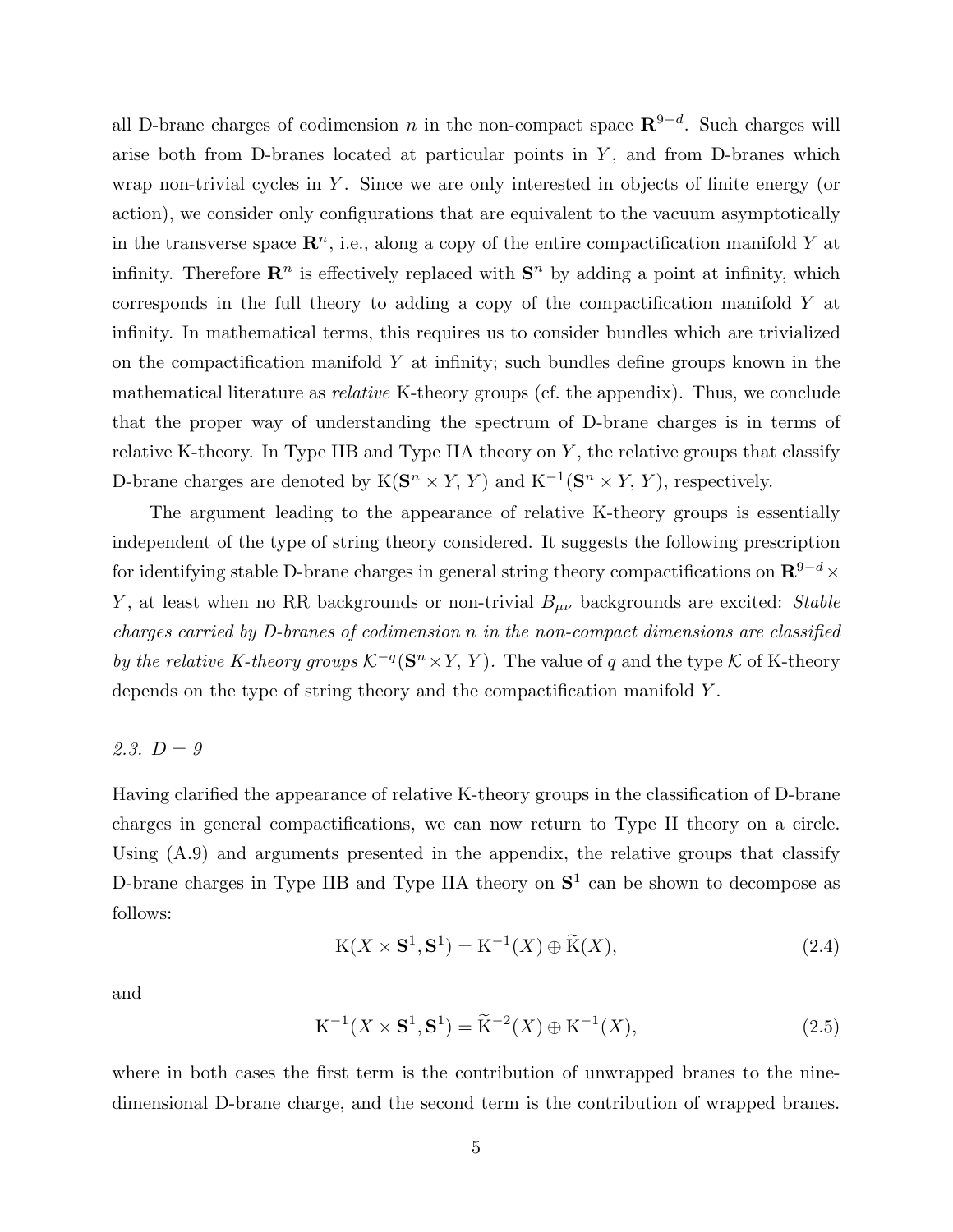<span id="page-6-0"></span>Since by Bott periodicity  $\widetilde{K}^{-2}(X) \cong \widetilde{K}(X)$ , the above groups are isomorphic

$$
K(X \times S^1, S^1) \cong K^{-1}(X \times S^1, S^1),
$$
\n(2.6)

and we recover the result that the spectrum of D-brane charges in nine dimensions is identical for Type IIA and Type IIB. In fact, for each  $X = \mathbf{S}^n$ , the relative K-theory group of D-brane charges is  $\mathbb{Z}$  – the RR charge of the corresponding D<sub>p</sub>-brane.

Furthermore, since the above isomorphism maps the first (second) term in [\(2.4\)](#page-5-0) to the second (first) term in [\(2.5\)](#page-5-0), and therefore exchanges unwrapped and wrapped D-branes, it corresponds precisely to T-duality. More rigorously, this follows from a derivation of (2.6) that keeps track of the multiplicative structure of K-theory (see  $(A.12)$ ) of the appendix and the discussion therein).

## 2.4.  $D < 9$

We can iterate the steps of the previous subsection, and extend our results to higher toroidal compactifications. Thus, the relative group of D-brane charges in Type IIB theory is

$$
\mathcal{K}(X \times \mathbf{T}^m, \mathbf{T}^m) = \bigoplus_{n=0}^{m} {m \choose n} \widetilde{\mathcal{K}}^{-n}(X) = \widetilde{\mathcal{K}}(X)^{\oplus 2^{m-1}} \oplus \mathcal{K}^{-1}(X)^{\oplus 2^{m-1}},
$$
 (2.7)

where the second equality follows by Bott periodicity. An analogous calculation on the Type IIA side (cf. the appendix) reveals

$$
K^{-1}(X \times \mathbf{T}^m, \mathbf{T}^m) \cong K(X \times \mathbf{T}^m, \mathbf{T}^m). \tag{2.8}
$$

This proves T-duality of D-brane charges in Type II theory on  $\mathbf{T}^m$ , and gives the expected degeneracy of Dp-brane charges arising from wrapping all higher supersymmetric branes on various cycles of the torus. All in all, this shows that in the case of Type II theory on  $\mathbf{T}^m$ , D-brane charges predicted by the more precise K-theory arguments coincide with those predicted by the somewhat cruder argument that relates D-brane charges to RR charges (and therefore to the cohomology of the compactification manifold).

#### 3. Type I Theory and its T-Duals

Our next case study is Type I string theory. Here we encounter two new features:  $\mathbb{Z}_{2}$ charged non-BPS D-branes, and discrete  $\mathbb{Z}_2$ -valued Wilson lines on some of the wrapped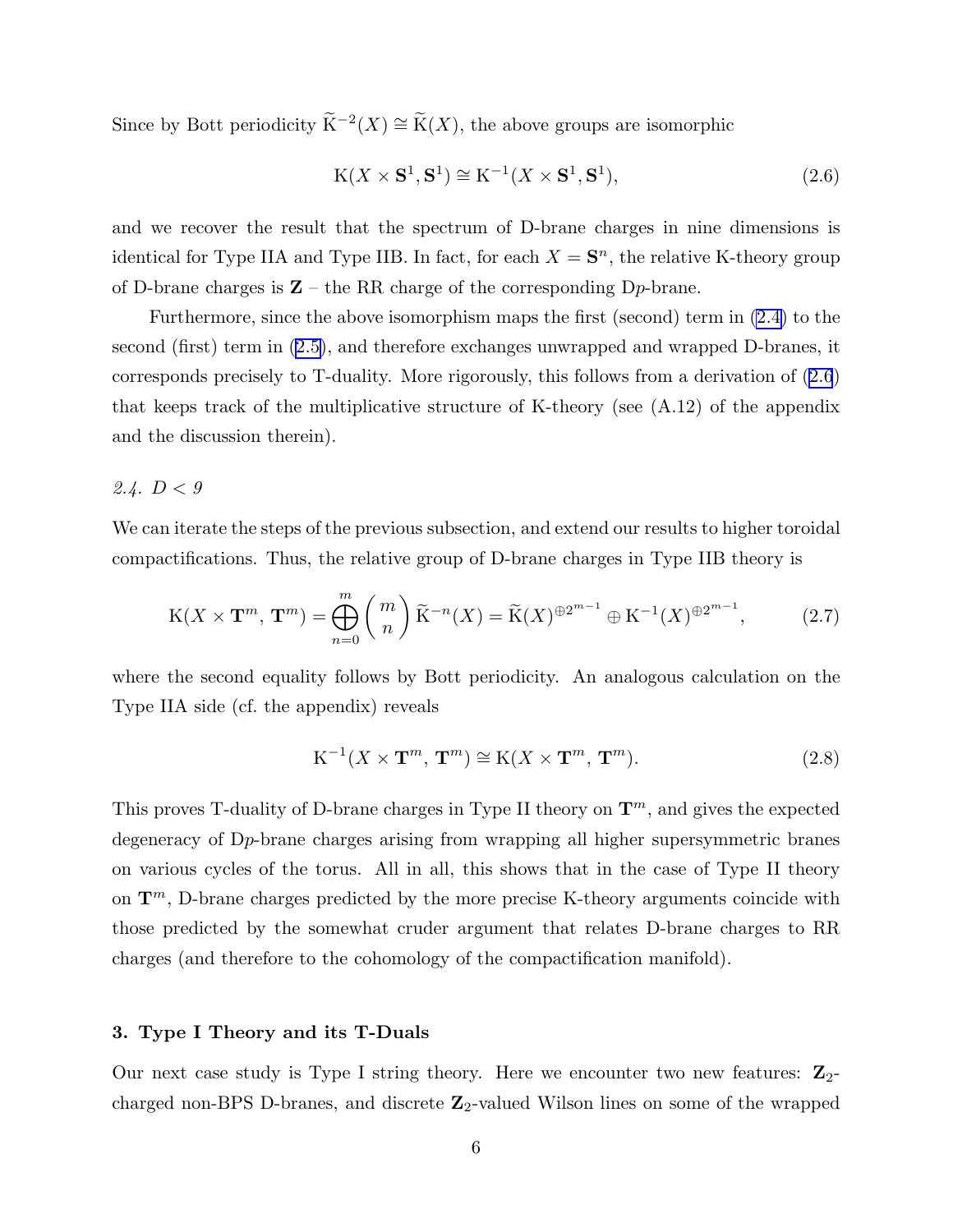D-branes. The latter would seem to require additional  $\mathbb{Z}_2$  charges in the D-brane spectrum, naively absent in K-theory. Surprisingly, we shall see that the  $\mathbb{Z}_2$  charges of unwrapped non-BPS D-branes already incorporate the  $\mathbb{Z}_2$  Wilson lines of wrapped D-branes. In Tdual orientifolds this is seen via "brane transfer operations," whereby an unwrapped brane at one orientifold plane is "transferred" by a wrapped brane to another orientifold plane.

#### 3.1. D=10

In Type I theory, the full spectrum of D-brane charges can be determined from the dynamics of unstable systems of multiple D9-brane D9-brane pairs. Since the action of the orientifold group is antilinear on Chan-Paton bundles, the K-theory that arises in such systems is the KO-theory of real virtual bundles [\[2](#page-26-0)]. The KO-groups of spheres take the following values,

| $Dp\text{-brane}$      | $\mathrm{D}9$       | D <sub>8</sub>      | $\mathbf{D}$         | D6                  | D <sub>5</sub> | D4                  | no                             | D2                          |                     | $\mathrm{D}0$       |                   |
|------------------------|---------------------|---------------------|----------------------|---------------------|----------------|---------------------|--------------------------------|-----------------------------|---------------------|---------------------|-------------------|
| Transverse $\mathbf X$ | $\mathbf{C}^0$<br>P | $C_{\perp}$<br>ັ    | $\mathbf{C}^2$<br>ັບ | $\mathbf{C}^3$<br>⊃ | ${\bf S}^4$    | $\mathbf{C}^5$<br>ັ | $\mathbf{C}$ <sup>6</sup><br>N | $\mathbf{C}^{\prime}$<br>ັບ | $\mathbf{C}^8$<br>P | $\mathbf{C}^9$<br>N | $\mathbf{C}^{10}$ |
| KO(X)                  | $\overline{ }$      | 7<br>$\mathbf{z}_2$ | 7<br>$\mathbf{z}_2$  |                     | 7<br>▱         |                     |                                |                             | ∼                   | 7<br>42             | ு                 |

(3.1)

The values for  $\widetilde{KO}(S^n)$  reproduce the known BPS D<sub>p</sub>-branes of ten-dimensional Type I string theory, namely those with  $p = 1, 5, 9$ . In addition, we encounter  $\mathbb{Z}_2$ -charged non-BPS Dp-branes with  $p = -1, 0, 7$  and 8. The former carry RR charge and correspond to boundary states of the form

$$
|Dp\rangle = \frac{1}{\sqrt{2}} (|Bp\rangle_{NSNS} \pm |Bp\rangle_{RR}),
$$
\n(3.2)

where the relative sign differentiates brane from antibrane, whereas the latter do not carry RR charge, and therefore correspond to states of the form

$$
|Dp\rangle = |Bp\rangle_{NSNS},\tag{3.3}
$$

and are their own antibranes. All the properties of the non-BPS D-branes can be obtained from these boundary states via tree-level overlaps with other boundary states [\[19](#page-26-0),[4,1](#page-26-0)] (for an extension to higher loops, see[[2\]](#page-26-0)). This construction proves that all charges from Table (3.1) are carried by D-branes, i.e., spacetime defects on which strings can end.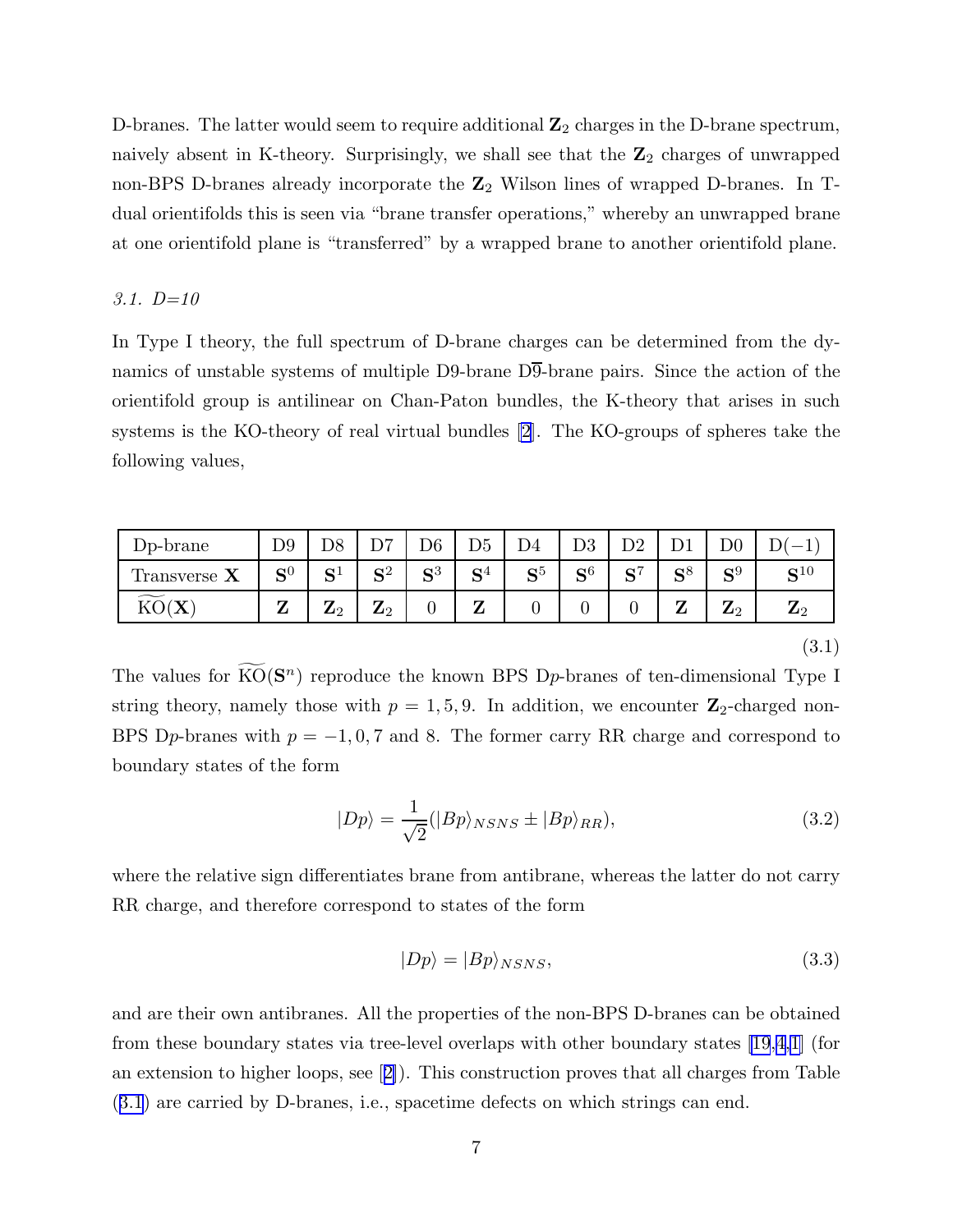<span id="page-8-0"></span>The most useful description of the non-BPS D-branes is often in terms of bound states of a single BPS D-brane D-antibrane pair with lowest possible dimension. In this approach, the D0-brane and D8-brane simply correspond to topologically stable kinks in the tachyon (Higgs) field living on the worldvolume of the D1-D $\overline{1}$  and D9-D $\overline{9}$  systems, respectively [\[1](#page-26-0)]. The D(−1)-brane and D7-brane, on the other hand, correspond to the D(−1)-D $\overline{(-1)}$  and D7-D7systems in Type IIB, respectively, projected by  $\Omega$  [[2\]](#page-26-0). This approach allows one to easily deduce the worldvolume theories of the non-BPS D-branes, and in particular the worldvolume gauge groups:

| D <sub>p</sub> -brane | ${\rm D}0$     |                |               | ㄲ |        |                      |     |
|-----------------------|----------------|----------------|---------------|---|--------|----------------------|-----|
| Gauge group           | $\mathbf{z}_2$ | $\mathbf{z}_2$ | Smi<br>↵<br>∼ |   | ൧<br>- | $\mathbf{Z}^{\circ}$ | 0.4 |

## 3.2.  $D = 9$

As in the Type II case, D-brane charges of Type I compactified on a circle are classified by the relative K-theory group  $KO(X \times S^1, S^1)$ . This group is evaluated in the appendix, giving:

$$
KO(X \times S^1, S^1) = \widetilde{KO}^{-1}(X) \oplus \widetilde{KO}(X). \tag{3.5}
$$

Thus, we obtain the following nine-dimensional stable D-brane charge spectrum:

| D <sub>p</sub> -brane                                 | D <sub>8</sub> | ᡗ                              | $\mathrm{D}6$ | D5    | D4                  | D <sub>3</sub> | D2          |                |             |             |       |
|-------------------------------------------------------|----------------|--------------------------------|---------------|-------|---------------------|----------------|-------------|----------------|-------------|-------------|-------|
| Transverse $X$                                        | ${\bf S}^0$    | ${\bf S}^1$                    | ${\bf S}^2$   | $S^3$ | $\mathbf{C}^4$<br>○ | $\mathbf{S}^5$ | ${\bf S}^6$ | $\mathbf{C}^7$ | $S^8$       | $S^9$       |       |
| $\widetilde{\phantom{m}}$<br>KO(X)                    | Z              | ${\bf Z}_2$                    | ${\bf Z}_2$   |       | 7                   |                |             |                | 7           | ${\bf Z}_2$ |       |
| $\widetilde{{\rm KO}}^{-1}$<br>$\boldsymbol{\Lambda}$ | ${\bf Z}_2$    | $\mathbf{z}$<br>$\mathbf{z}_2$ |               | 7     | 0                   |                | 0           | 7<br>◢         | ${\bf Z}_2$ | ${\bf Z}_2$ | (3.6) |

Note that the relative K-theory groups correctly include the nine-dimensional Dp-brane charges that correspond to unwrapped  $D_p$ -branes as well as wrapped  $D(p + 1)$ -branes in the ten-dimensional theory.

Under T-duality, Type I string theory is mapped to an orientifold of Type IIA of the form  $\mathbb{R}^9 \times \mathbb{S}^1/\Omega \cdot \mathcal{I}$ , known as Type IA (or Type I'); here  $\Omega$  acts as a reflection on the worldsheet, and  $\mathcal I$  acts as a reflection on the compact direction. The compact direction is therefore an interval, rather than a circle. The associated relative K-theory group is given by $KR^{-1}(X \times S^{1,1}, S^{1,1})$  [[2,3](#page-26-0)].<sup>2</sup> (This follows directly from the action of the orientifold

<sup>&</sup>lt;sup>2</sup>Here we use standard mathematical parlance [[25\]](#page-27-0) to denote by  $S^{1,1}$  the unit circle inside the plane  $\mathbb{R}^{1,1}$  where the KR involution leaves the first coordinate invariant and reflects the second (cf. the appendix).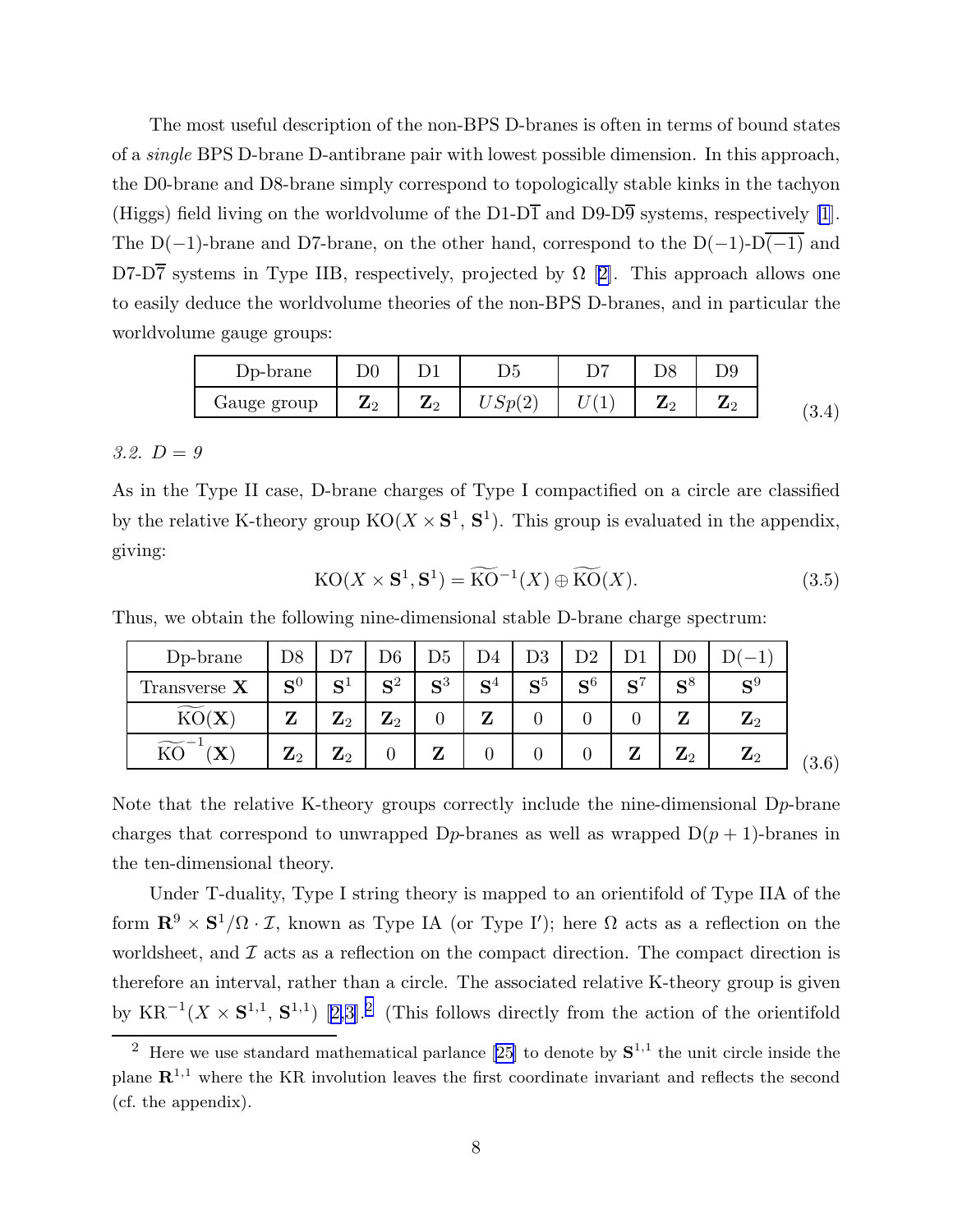group on the system of unstable D9-branes of Type IIA theory, as was briefly pointed out in [\[3](#page-26-0)].) We show in the appendix that the Type IA K-group decomposes as follows:

$$
KR^{-1}(X \times S^{1,1}, S^{1,1}) = \widetilde{KO}(X) \oplus \widetilde{KO}^{-1}(X). \tag{3.7}
$$

Therefore, as in the Type II case, T-duality between Type I and Type IA theory manifests itself as an isomorphism between the relative K-theory groups,

$$
KO(X \times \mathbf{S}^1, \mathbf{S}^1) \cong KR^{-1}(X \times \mathbf{S}^{1,1}, \mathbf{S}^{1,1}),
$$
\n(3.8)

whose elements correspond to D-brane charges of the orientifold compactification.

The isomorphism (3.8) again maps the first term of the relative KO-group in [\(3.5](#page-8-0)) to the second term of the relative KR-group in (3.7), and vice versa. It is therefore tempting to identify the respective terms as the contributions to nine-dimensional D-brane charges coming from unwrapped and wrapped ten-dimensional D-branes. For example, nine-dimensional 0-brane charge in Type I receives a  $\mathbb{Z}_2$  contribution from the unwrapped non-BPS D0-brane, and a **Z** contribution from wrapped BPS D1-branes. In the Type IA description, it receives contributions from the T-dual configurations, i.e.,  $\mathbb{Z}_2$  from the wrapped non-BPS D1-brane, and Z from unwrapped BPS D0-branes. However, on the face of it, there seems to be a problem with this interpretation: the non-BPS D-branes are not stable for all radii, and therefore cannot contribute conserved charges everywhere in moduli space. What is then responsible for the  $\mathbb{Z}_2$  charges when the non-BPS D-branes are unstable? To answer this question, let us first recall how non-BPS D-branes decay.

#### 3.3. D-brane decay

Consider for example the non-BPS D0-brane in Type I. The spectrum of open strings beginning and ending on the D0-brane is tachyon-free in ten dimensions. Once we compactify on a circle however, the ground state at winding number 1 will have a classical mass squared given by  $(\alpha' = 1)$ 

$$
m^2 = -\frac{1}{2} + R^2,\tag{3.9}
$$

and will therefore become tachyonic when  $R < 1/\sqrt{2}$ . As a result, the D0-brane should then decay into a wrapped  $D1-D\overline{1}$  system. Recall, however, that in describing the D0brane as a D1-D $\overline{1}$  bound state one requires the tachyon (Higgs) field of the D1-D $\overline{1}$  system to condense into a kink. This implies anti-periodic boundary conditions for the tachyon, achieved by turning on a  $\mathbb{Z}_2$  Wilson line on either the D1-brane or the D1-brane. The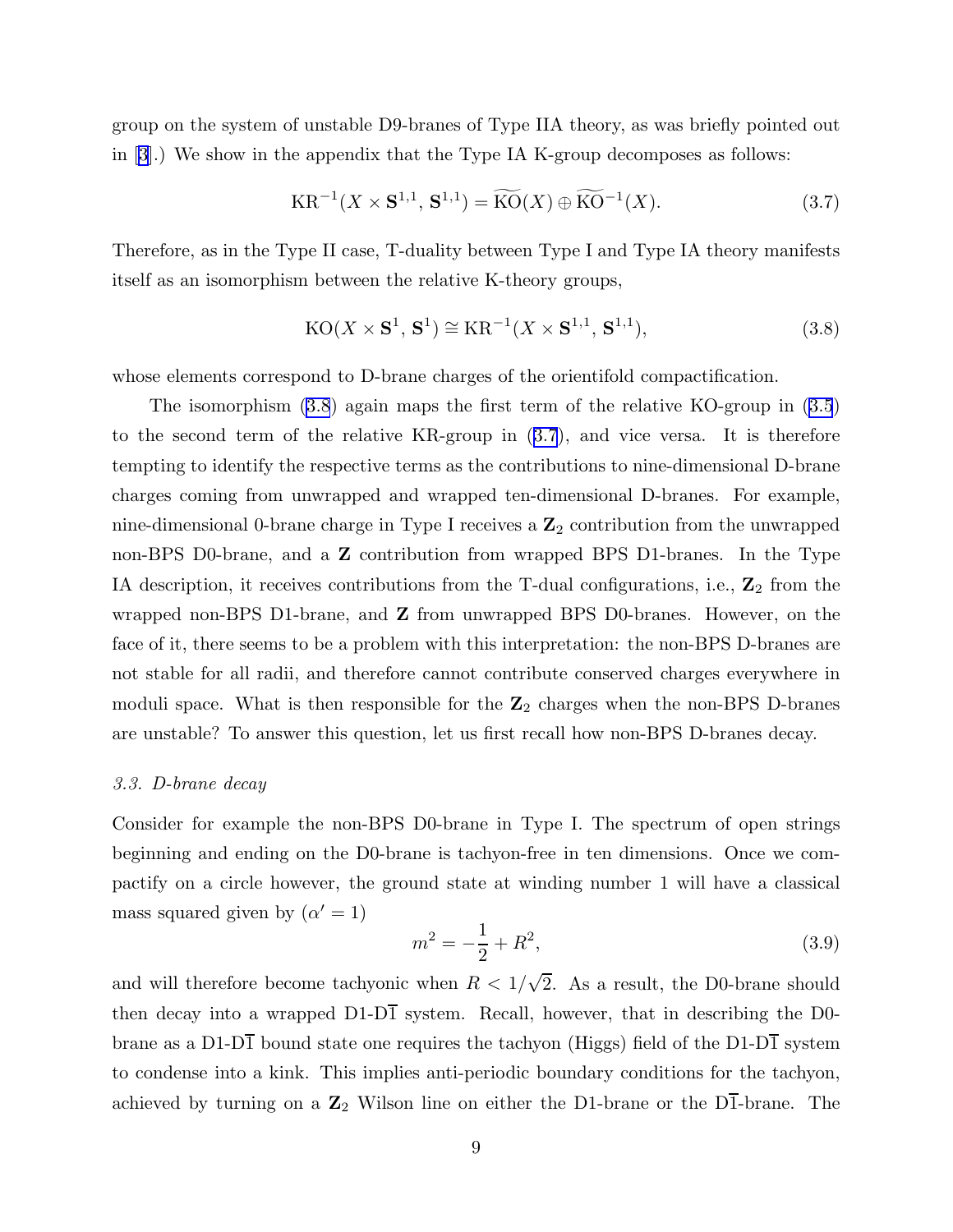$\mathbb{Z}_2$  charge of the D0-brane is not lost when it decays, but rather reappears as a  $\mathbb{Z}_2$ -valued Wilson line on its decay products. The unwrapped D8-brane and D7-brane meet a similar fate when  $R < 1/\sqrt{2}$ ; they decay into a wrapped D9-D9 and D8-D8 system, respectively, also with a non-trivial  $\mathbb{Z}_2$  Wilson line.



Fig. 1: Decay of non-BPS D-branes in Type I and Type IA

Conversely, after T-duality the above unwrapped non-BPS Dp-branes become wrapped non-BPS  $D(p+1)$ -branes of Type IA with  $p+1=1,8,9$ . These develop a tachyon of unit momentum when the dual radius becomes too large  $(R' > \sqrt{2})$ , and consequently decay into an unwrapped  $D_p$ - $D_p$  system restricted to the orientifold planes. The non-trivial  $\mathbb{Z}_2$ Wilson line in the Type I description reflects the presence of the resulting D-brane and D-antibrane on *different* orientifold planes. We conclude that in the Type IA picture the  $\mathbb{Z}_2$  charge of the decaying D-brane is encoded in the  $\mathbb{Z}_2$  choice of locations for its decay products. These decay processes are summarized in Fig. 1.

For the Euclidean wrapped  $\mathbb{Z}_2$  D0-brane and the  $\mathbb{Z}_2$  D-instanton, compactification on a circle again introduces regions of "stability" on the moduli space of the circle, but since these are instantonic configurations, we now compare the values of the instanton action.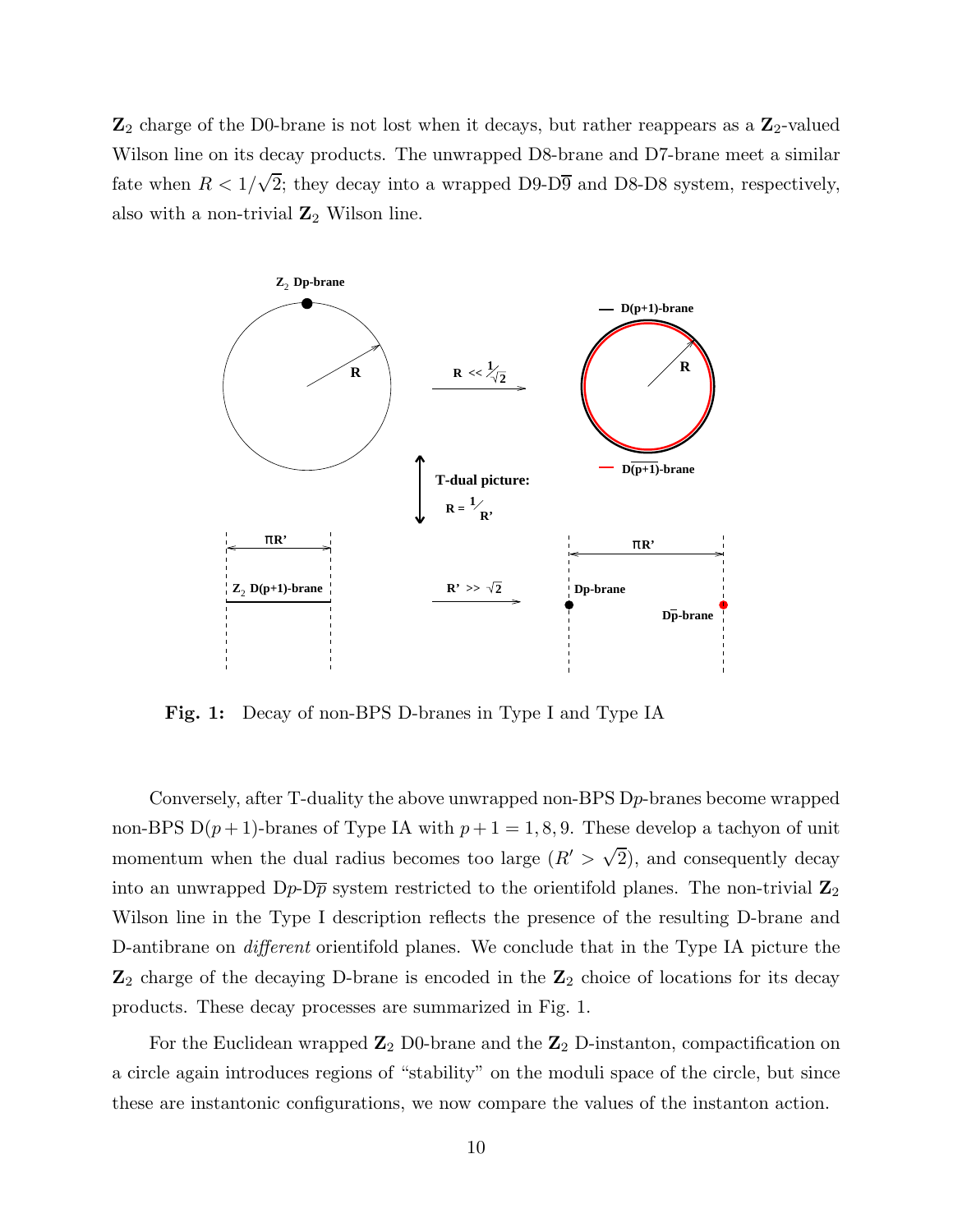#### <span id="page-11-0"></span>3.4. D-brane transfer

The picture of D-brane decay described above offers insight for the resolution of another puzzle which is most clearly illustrated in the Type IA picture. When  $R' < \sqrt{2}$ , there seem to be two distinct sources of  $\mathbb{Z}_2$  charge associated with D0-branes in the nine-dimensional theory. The first one is due to the possibility of locating a single D0-brane at either orientifold plane, while the second is due to the stretched non-BPS D1-brane. However, K-theory indicates that there is only one D0-brane  $\mathbb{Z}_2$  charge.

As we saw above, when  $R' > \sqrt{2}$  the D1-brane decays into a D0-brane at one O8plane, and a  $D\overline{0}$ -brane at the other O8-plane. This is a crucial clue for the resolution of our puzzle. Consider a configuration consisting of a stuck D0-brane (half D0-brane) at one orientifold plane and a wrapped non-BPS D1-brane. As far as conserved D-brane charges are concerned, this configuration is completely equivalent to a stuck D0-brane at the other orientifold plane, and in fact unstable to decay into it. The same is true for the unwrapped D7 and D8-brane. In each case, a D-brane stuck at one orientifold plane is "transferred" by a wrapped D-brane of one higher dimension to the other orientifold plane. Thus we see that the puzzle of missing  $\mathbb{Z}_2$  charges in K-theory is resolved by a "brane transfer operation" (Fig. 2).



Fig. 2: D-brane transfer operation in Type IA

#### 3.5.  $D < 9$

Our analysis can be straightforwardly extended to T-duality of Type I theory on higher tori. D-brane charges in Type I theory on  $\mathbf{T}^m$  correspond to the relative K-theory group (calculated by iterating (A.17))

$$
KO(X \times \mathbf{T}^m, \mathbf{T}^m) = \bigoplus_{p=0}^{m} \binom{m}{p} \widetilde{KO}^{-p}(X), \tag{3.10}
$$

to be compared to the corresponding group on the T-dual side.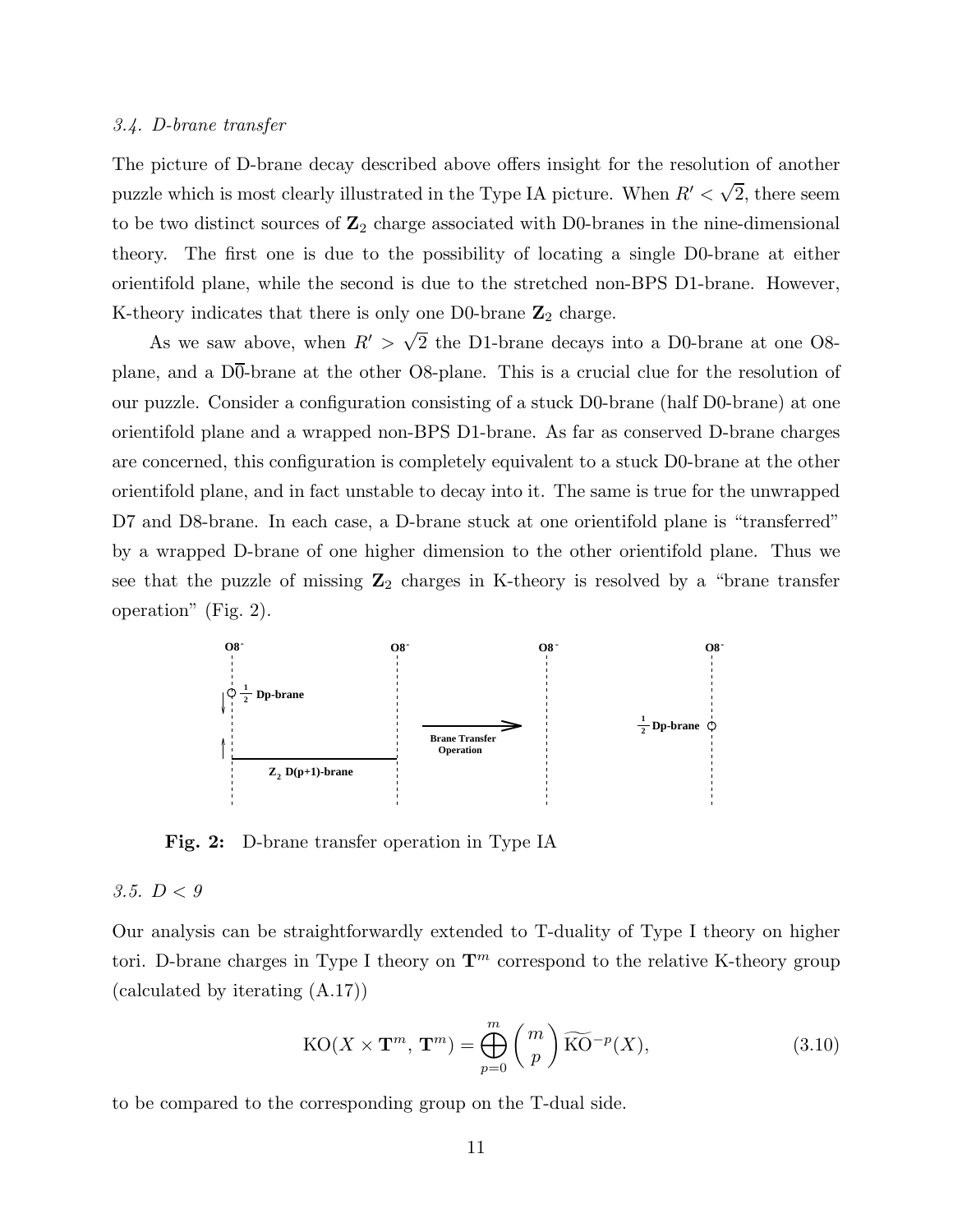<span id="page-12-0"></span>The T-dual orientifold theory is  $IIA/\Omega \cdot \mathcal{I}_m$  if m is odd, and  $IIIB/\Omega \cdot \mathcal{I}_m$  if m is even, with  $\mathcal{I}_m$  the involution (times appropriate factors of  $(-1)^{F_L}$ ) that reflects m compact dimensions. D-brane charges in these theories will therefore be classified by the relative KR-group  $KR^{-n}(X \times T^m, T^m)$  (for some *n*), where the involution of KR-theory acts trivially on X, and reflects all the dimensions of  $\mathbf{T}^m$ . An interesting subtlety arises when we try to determine the value of n that corresponds to  $\mathbf{T}^m$ . In Type IA theory, i.e., for  $m = 1$ , one could use the alternative string theory definition of  $KR^{-1}(X)$  to demonstrate thatthe appropriate value of n is in fact  $n = 1$  [[3\]](#page-26-0). For  $m > 1$ , however, we do not seem to have that option. Instead, we will proceed as follows.

Agreement with the known spectrum of supersymmetric D-branes determines that  $n = m \mod 4$ . Since the Bott periodicity of KO-theory is eight, this leaves an uncertainty as to whether *n* equals *m* or  $m + 4$ . We claim that the correct value is  $n = m$ , and the D-brane charges in the Type I T-dual models are classified by the relative group

$$
KR^{-m}(X \times \mathbf{T}^m, \mathbf{T}^m). \tag{3.11}
$$

Indeed, iterating  $(A.23)$ , and using the  $(1, 1)$  Bott periodicity of KR-theory, one can show that

$$
KR^{-n}(X \times \mathbf{T}^m, \mathbf{T}^m) = \bigoplus_{p=0}^m {m \choose p} \widetilde{KR}^{n,p}(X) = \bigoplus_{p=0}^m {m \choose p} \widetilde{KO}^{p-n}(X); \tag{3.12}
$$

this coincides with ([3.10](#page-11-0)) for  $n = m<sup>3</sup>$ . Thus, we again get a T-duality isomorphism

$$
KR^{-m}(X \times \mathbf{T}^m, \mathbf{T}^m) \cong KO(X \times \mathbf{T}^m, \mathbf{T}^m). \tag{3.13}
$$

The corresponding spectrum of both the BPS and the  $(\mathbb{Z}_2)$  stable non-BPS D-branes is in precise agreement with the degeneracies of various wrapped branes. Still, the precise bookkeeping of D-brane charges will involve various higher-dimensional analogs of the brane transfer operation studied above. As a particularly interesting example, consider the classification of D-instantons in Type IIB on  $T^2/\Omega \cdot \mathcal{I}_2$ , in terms of  $KR^{-2}(S^8 \times T^2, T^2)$  =  $\mathbf{Z} \oplus \mathbf{Z}_2 \oplus \mathbf{Z}_2 \oplus \mathbf{Z}_2$ . This group contains fewer charges than naively expected; this is again resolved by brane transfer operations, which now involve objects that wrap zero, one, or both dimensions of the compact  $\mathbf{T}^2$ . We leave details as an exercise to the interested reader.

<sup>&</sup>lt;sup>3</sup> Heuristically, the exponent  $-m$  in the relevant KR-group has to do with the fact that  $S<sup>1</sup>$ with the reflection  $\mathcal I$  behaves effectively as a "sphere of dimension minus one" in KR-theory: while the wedge product with  $S^1$  with trivial involution lowers the exponent of the KR-group by one, the wedge product with  $S^1$  with the reflection raises the exponent by one; cf. the appendix.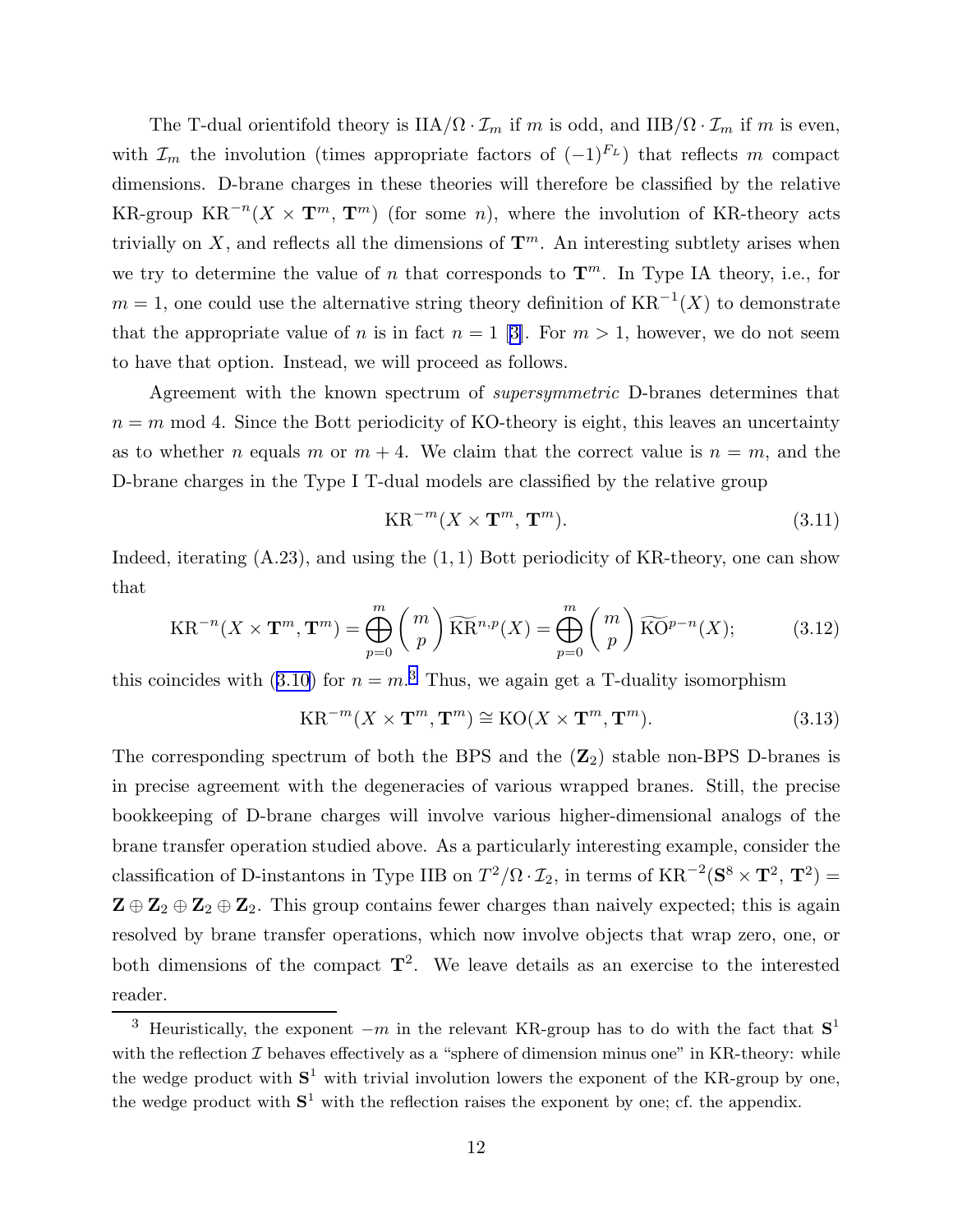# <span id="page-13-0"></span>4. Type  $\tilde{I}$  Theories

When considering theories in nine dimensions, there exists a natural extension of Type IA which involves replacing one of its two  $O8^-$  planes with an  $O8^+$  plane [\[20](#page-27-0)]. We will refer to it as Type IA theory. This theory requires no D8-branes, and so has no gauge group, yet it still contains interesting non-BPS stable D-branes in its spectrum. We will demonstrate that some charges which are locally stable at one type of orientifold plane will now become unstable due to the possibility of moving to another type of orientifold plane and annihilating there. Also, stretched  $\mathbb{Z}_2$  charged D-branes will no longer be connected with the transfer of stuck branes from one plane to the other.

To classify the possible D-brane charges of Type IA we will once again analyze possible f tachyon backgrounds of unstable D9-branes using K-theory. For this purpose, it is easier to start with the T-dual of Type  $\widetilde{IA}$ , Type  $\widetilde{I}$  theory. This T-dual was worked out in [\[26](#page-27-0)], and consists of gauging a  $\mathbb{Z}_2$  symmetry of IIB on a circle which is realized by composing worldsheet parity reversal  $(\Omega)$  with a half-circumference shift along the circle. The natural K-group of D-brane charges for Type  $\tilde{I}$  is then the relative group  $KR(X \times S^{0,2}, S^{0,2}).^4$ Since  $S^{0,2}$  is just a circle in  $\mathbb{R}^2$  with both dimensions reflected, the involution of KRtheory indeed acts on  $S^{0,2}$  by the required shift.

The Type I K-group,  $KR(X \times S^{0,2})$ , is known in the mathematics literature to be isomorphic to the K-group  $\text{KSC}(X)$  of self-conjugate bundles on  $X$ (see [\[25](#page-27-0),[27,28](#page-27-0)] and the appendix). We bring this up because  $\text{KSC}(X)$  has several nice features. First of all, using the relation to KSC-theory, we can show for the relative groups that

$$
KR(X \times S^{0,2}, S^{0,2}) \cong KR^{-4}(X \times S^{0,2}, S^{0,2}).
$$
\n(4.1)

The appearance of  $KR^{-4}(X \times S^{0,2})$  is very interesting here, as this group associates a symplectic projection to  $\Omega$ . Thus, the period of four indicated by (4.1) fits nicely with having both an  $O8^-$  plane and  $O8^+$  plane in Type IA – indeed, it means that orthogonal and symplectic groups appear on the same footing in this model.

Second, KSC groups have been calculated for all spheres  $S<sup>n</sup>$  [[27\]](#page-27-0), which means we can immediately read off the complete nine-dimensional spectrum of Type  $\widetilde{I}$  and  $\widetilde{IA}$  D-branes:

| $\cdot$ 1 $n_{-1}$ | D <sub>8</sub><br><u>.</u> |                                                |             |        | $\overline{\phantom{a}}$<br>. . | D3 -                     | __ | - -    |        | ∸ |
|--------------------|----------------------------|------------------------------------------------|-------------|--------|---------------------------------|--------------------------|----|--------|--------|---|
| 17n                | -<br>-                     | $\overline{ }$<br>$\mathbf{Z}^{\alpha}$<br>- 4 | $\sim$<br>ີ | -<br>- | 7<br>↵                          | 7<br>$\mathbf{Z}$<br>ت - |    | -<br>- | -<br>- | 7 |

<sup>&</sup>lt;sup>4</sup> We are again using the  $S^{p,q}$  notation reviewed in the appendix.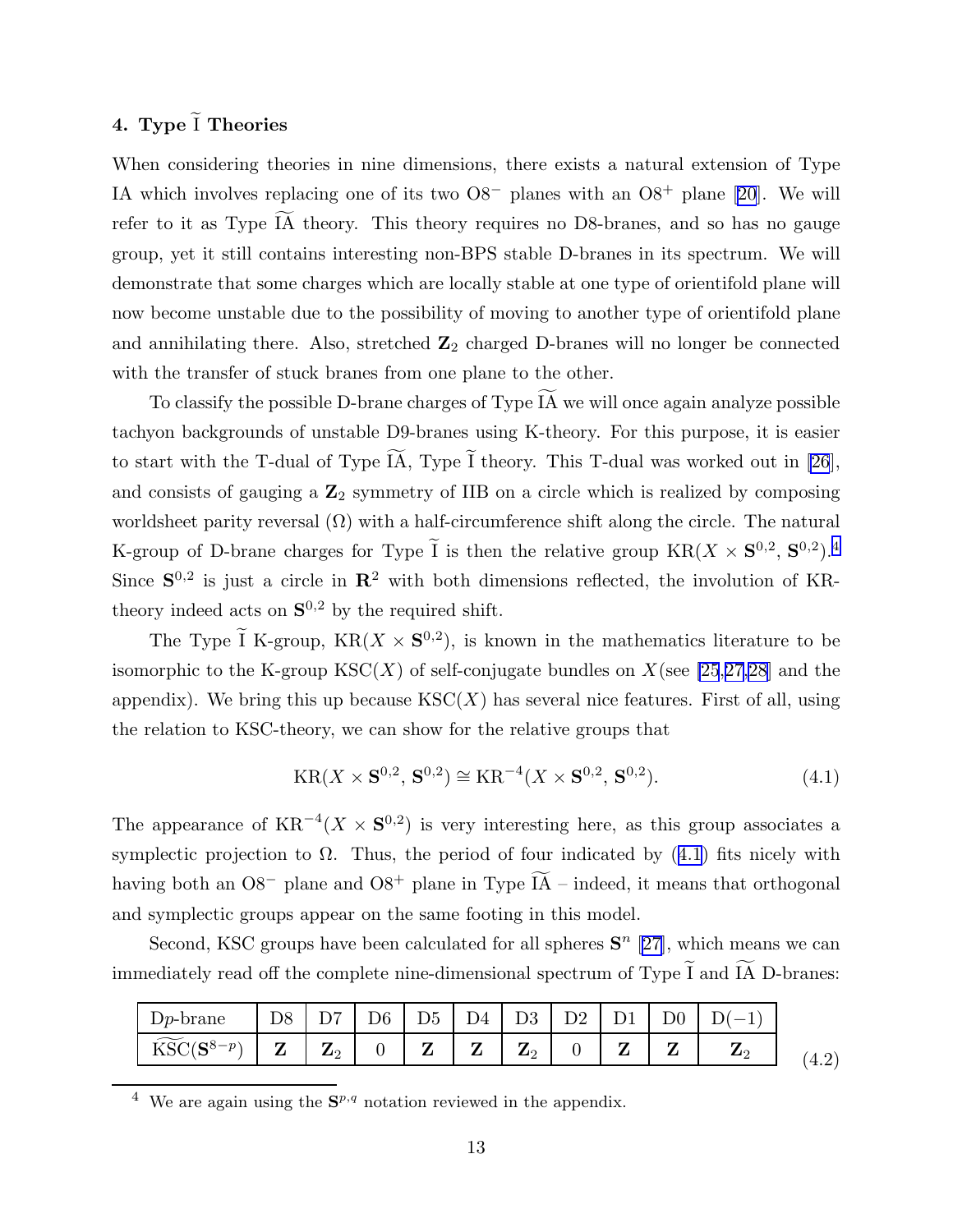<span id="page-14-0"></span>(Note that D8-branes appear on this list, even though the tadpole cancellation argument will restrict the net number of D8-branes in the Type  $\widetilde{IA}$  vacuum to zero.)

Unlike the relative K-theory groups that appeared in the previous sections,  $\text{KSC}(X)$ does not naturally split into subgroups related to wrapped and unwrapped branes. Undeterred, we will try to analyze the physical spectrum listed above in terms of the wrapped and unwrapped D<sub>p</sub>-branes of Type IA string theory, hoping to learn an interesting lesson when this strategy becomes inadequate.

## 4.1. Unwrapped D-branes of Type  $\widetilde{IA}$

Our strategy for determining which nine-dimensional  $D_p$ -branes come from unwrapped D-branes of Type  $\widetilde{IA}$  (which are point-like along the interval) is to use our knowledge of Type IA theory to list the stable D-brane spectrum near an  $O8^-$  plane, and to use asimple period shift to list the stable D-brane spectrum near an  $O8<sup>+</sup>$  plane (cf. [[18\]](#page-26-0)). Modulo some identifications, this gives all the D-branes in Table [\(4.2](#page-13-0)) which come from unwrapped branes of Type IA. It will be instructive to follow this piecewise analysis of the compactification manifold; its eventual inability to explain the detailed spectrum of non-BPS states leads to interesting conclusions.

In the vicinity of the O8<sup>−</sup> plane, the D-brane spectrum is:

| $\Box p$ -brane | D <sub>8</sub> |                | D7   D6   D5   |  | D4   D3 | D2 |  |  |
|-----------------|----------------|----------------|----------------|--|---------|----|--|--|
|                 | $\overline{ }$ | $\mathbf{Z}_2$ | $\mathbf{Z}_2$ |  |         |    |  |  |

The  $O8^+$  plane differs from  $O8^-$  by interchanging  $SO$  and  $Sp$  projections. Due to Bott periodicity between KO- and KSp-theory, the switch from O8<sup>−</sup> to O8<sup>+</sup> corresponds to swapping D<sub>p</sub>-branes with  $D(p + 4)$ -branes, and leads to the following spectrum near the  $O8^+$  plane:

| $Dp$ -brane                                         | ıх | D7 | ገ6 | D5 | D <sub>4</sub> | D3                         | - 112 -                        |   |   |  |
|-----------------------------------------------------|----|----|----|----|----------------|----------------------------|--------------------------------|---|---|--|
| $\widetilde{K}$<br>$^{\prime}$ $\sim$ $\!8$<br>T2DD |    | ັ  | ◡  |    | 7<br>∼         | $\overline{ }$<br>הו'<br>- | $\overline{ }$<br>$40^{\circ}$ | ◡ | − |  |

Now we need only combine the last two tables and compare with Table [\(4.2](#page-13-0)).

Looking first at the **Z**-valued D-brane charges, we see that we can correctly account for the BPS D0-branes and D4-branes of Type  $\widetilde{IA}$ . The fact that these appear in both Table (4.3) and Table (4.4) reflects the fact that two half-D0-branes on the O8<sup>−</sup> plane can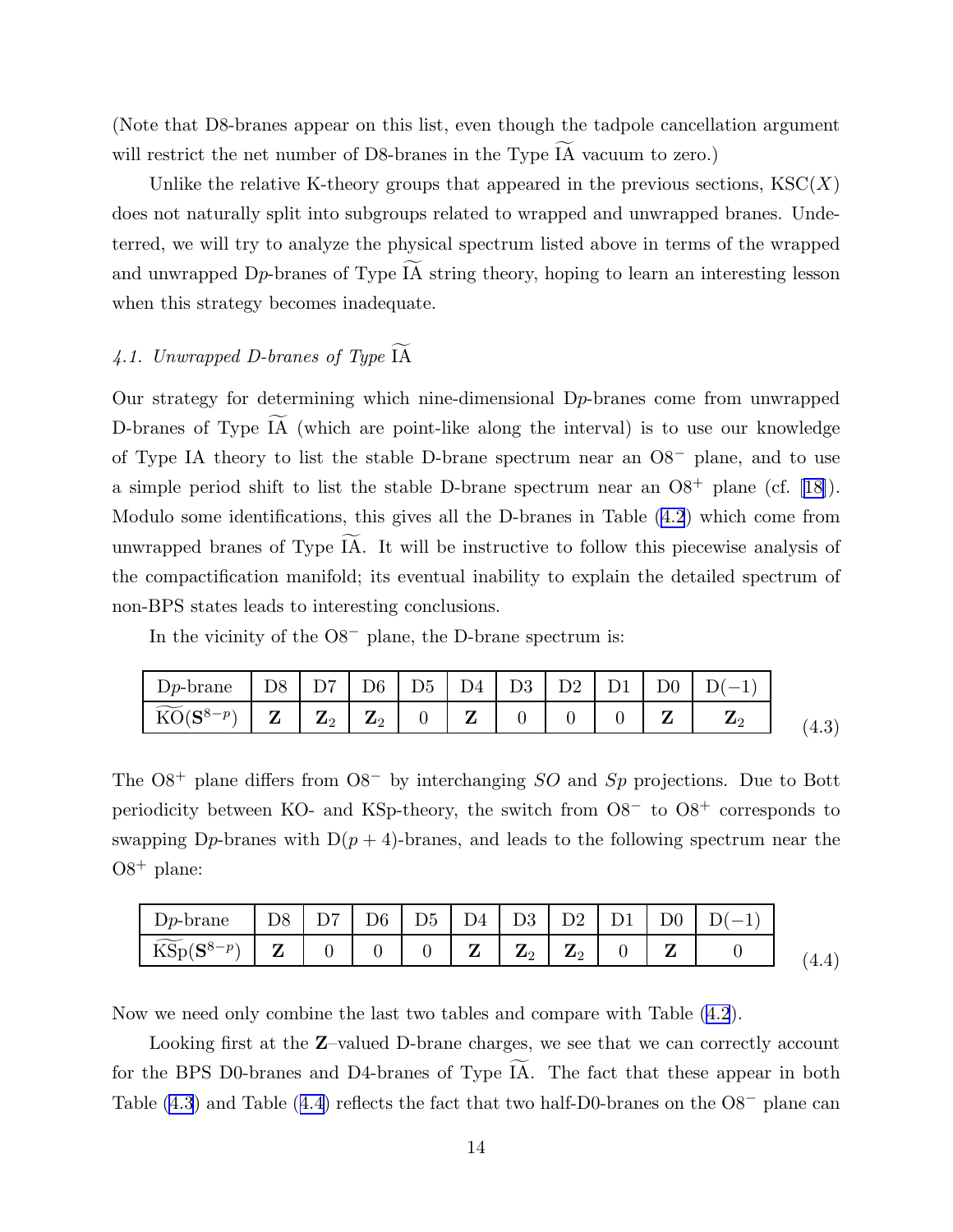combine to make a single D0-brane in the bulk which then becomes a D0-brane on the  $O8^+$  plane, and similarly for the half-D4-branes on the  $O8^+$  plane. Since half-D-branes are now limited to living on only one of the O8 planes, there is no need of extra  $\mathbb{Z}_2$  charges for brane transfer operations.

Having been successful with the BPS D-branes that carry conventional RR charges, we now turn to the  $\mathbb{Z}_2$ -charged non-BPS D-branes of Tables  $(4.3)$  $(4.3)$  $(4.3)$  and  $(4.4)$  $(4.4)$ . Here we run into an interesting puzzle: while these tables correctly account for the  $\mathbb{Z}_2$ -charged D(-1)brane, D3-brane and D7-brane of Table  $(4.2)$ , they also predict a  $\mathbb{Z}_2$ -charged D2-brane and D6-brane, which are however absent in Table ([4.2](#page-13-0)). The resolution of this puzzle reveals an interesting new effect. Take, for example, the stable  $\mathbb{Z}_2$ -charged non-BPS D6-brane identified in Table ([4.3](#page-14-0)) near the O8<sup>−</sup> plane. It consists of a D6-brane and its mirror D6-brane, where the usual tachyon between the two has been removed by the orientifold projection. Just like the Type I non-BPS D7-brane in section 3, this system carries a  $U(1)$ gauge group, and can separate in a symmetric fashion and transfer over to the other O8 plane. In Type IA, however, the orientifold projection is different at the other O8 plane, and therefore the tachyon is no longer removed. This implies that the non-BPS D6-brane locally stable near the O8<sup>−</sup> plane is no longer stable in the global theory.

This effect has important consequences for the analysis of non-BPS D-branes on compact manifolds. Typically, when looking at the BPS spectrum of D-branes near singularities of a compact manifold such as K3 orientifolds, one can look piecewise at the singularities (i.e., approximate them with ALE spaces) and add the corresponding spectra (being careful to match the bulk D-branes). We now see that for stable non-BPS D-branes this is a dangerous procedure, as D-branes locally stable near one kind of singularity can become unstable due to other singularities in the complete space.

Now that we have successfully accounted for the unwrapped D-branes, we can move on to look at the charges in Table [\(4.2](#page-13-0)) which come from wrapped D-branes of Type  $\widetilde{IA}$ .

## 4.2. Wrapped D-Branes of Type  $\widetilde{IA}$

To examine how the wrapped D-branes of Type  $\widetilde{IA}$  contribute to the nine-dimensional spectrum listed in Table ([4.2](#page-13-0)), it is more convenient to shift to the T-dual Type  $\tilde{I}$  point of view. We can now use a simple construction to build their dual Type  $\widetilde{I}$  D-branes, which are now unwrapped. The IIB  $\mathbb{Z}_2$  symmetry we gauged to get Type  $\widetilde{I}$  strings included a half-shift along a circle. Requiring that we respect the  $\mathbb{Z}_2$  symmetry means we match each unwrapped  $D_p$ -brane with another  $D_p$ -brane at the opposite position along the circle for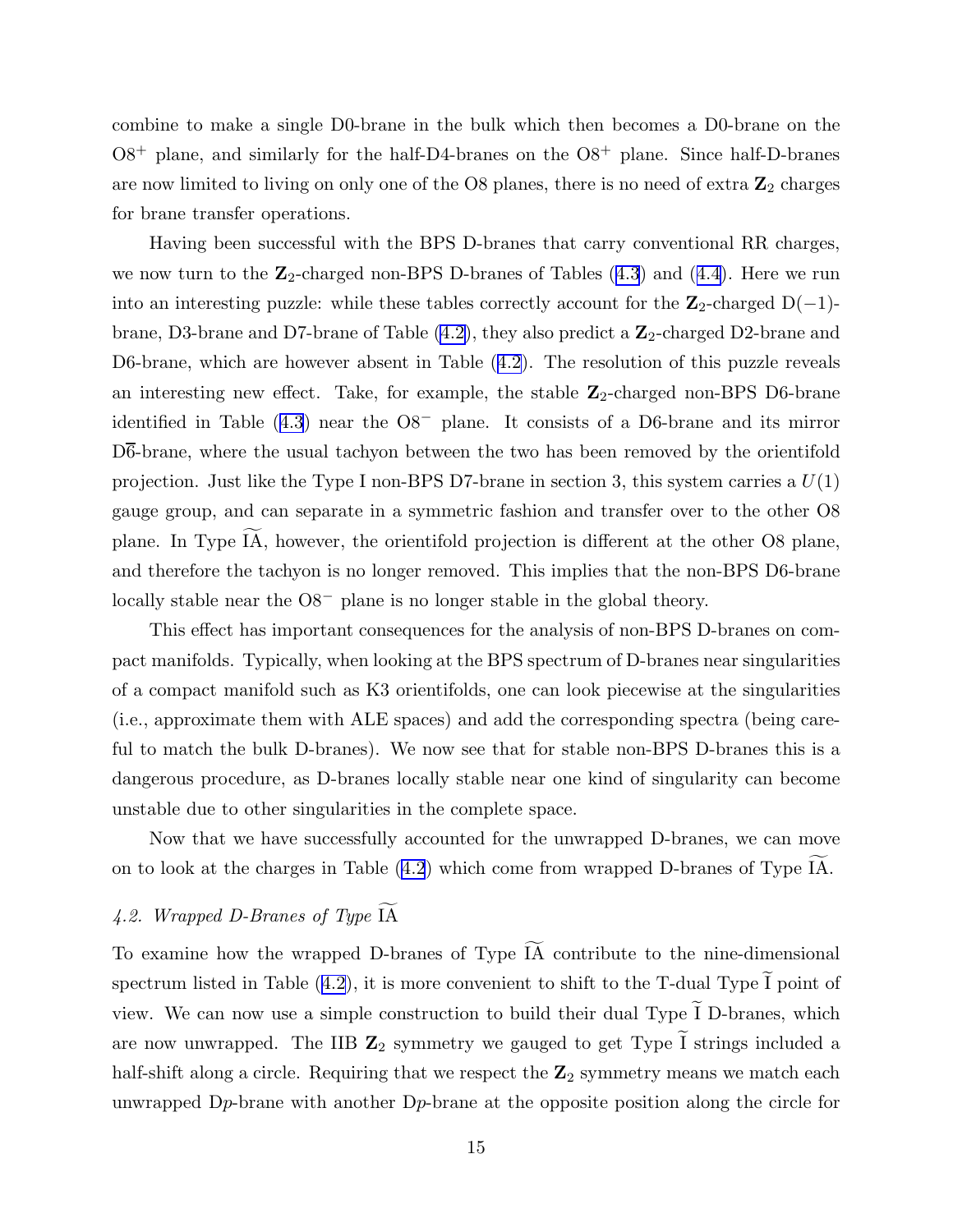$p = 1$  or 5, and with a D<sub>p</sub>-brane for  $p = -1, 3,$  or 7. The first configuration is BPS, and correspondingly yields the stable Z-charged D1-brane and D5 brane in Table ([4.2](#page-13-0)). Note that these D-branes will carry a  $U(N)$  gauge group, and will correspond to doubly wrapped BPS D2-branes and D6-branes in the Type IA theory.

The second kind of configuration above is more interesting, as it yields stable non-BPS D-branes. It is clear that these states carry a  $\mathbb{Z}_2$  charge, since when two of them are present there is an allowed motion which enables the D-branes and D-antibranes to annihilate, as can be seen in Fig. 3. Consequently, there appear to be two sources of  $\mathbb{Z}_2$  p-brane charge in Type  $\tilde{I}$  for  $p = -1, 3, 7$ ; the first is due to wrapped  $(p + 1)$ -branes (the T-duals of the unwrapped Type  $\widetilde{IA}$  D-branes discussed in the previous subsection), and the second is due to the above  $p - \overline{p}$  combinations. There is no contradiction with the fact that K-theory predicts only a single  $\mathbb{Z}_2$  [\(4.2](#page-13-0)), since the above states are stable in complementary regions of moduli space (Fig. 4).



**Fig. 3:**  $\mathbb{Z}_2$  annihilation of D-branes in Type I

#### 5. Conclusions

In this paper, we used the picture of stable D-branes as topological defects in unstable brane systems to study the charges of stable non-BPS D-branes in string compactifications. K-theory turns out to be a useful tool in this pursuit.

We have seen that T-duality appears to be a manifest symmetry in K-theory. In Type II and Type I on  $\mathbf{T}^m$ , we have identified the relative K-theory groups on both sides of T-duality, and have demonstrated that they are isomorphic. In the slightly more exotic Type  $\widetilde{I}$  Type  $\widetilde{I}$  T-duality, we have identified the K-theory group of D-brane charges only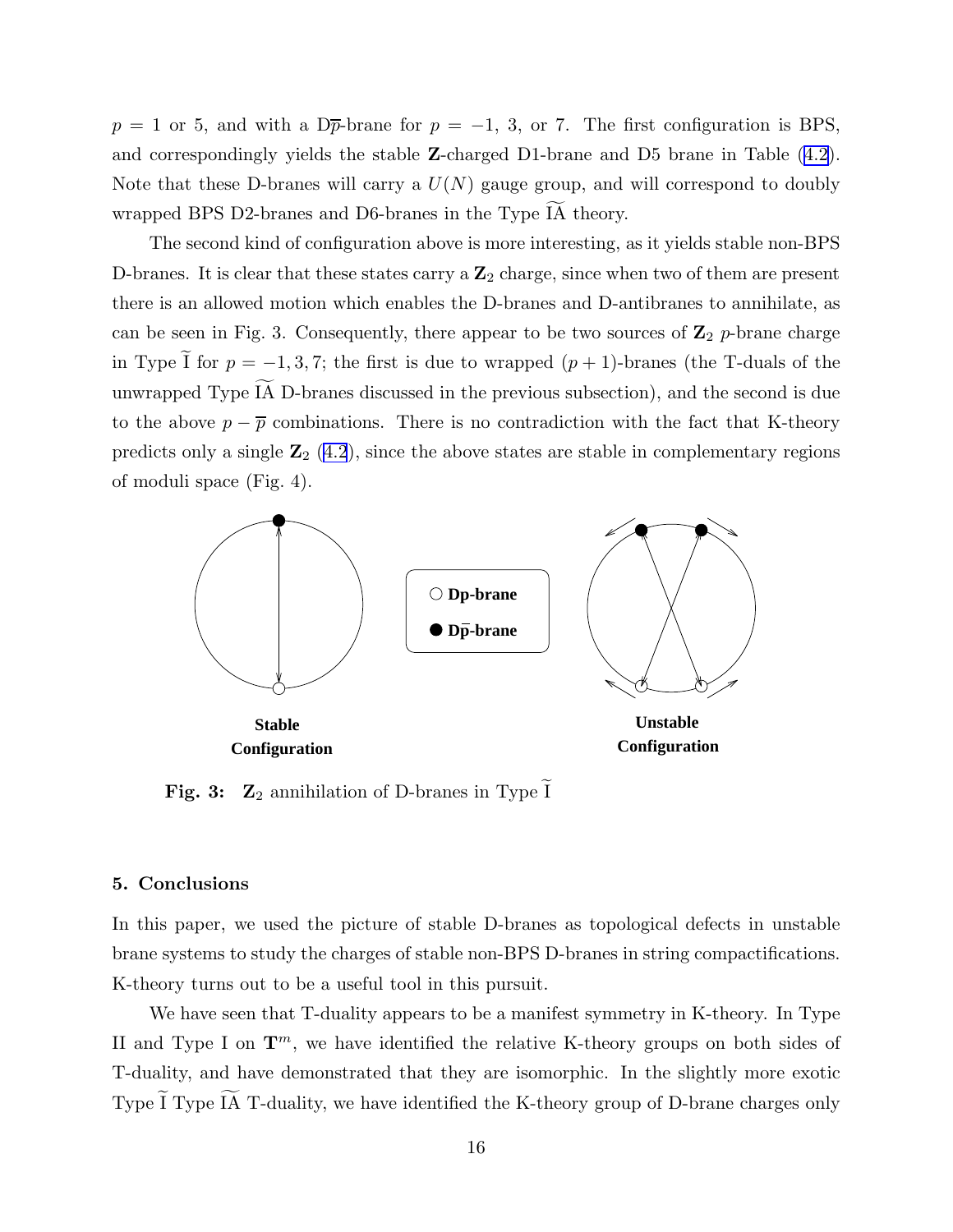

**Fig. 4:** Instability of the D<sub>p</sub>-brane D<sub> $\overline{p}$ </sub>-brane system

on the Type  $\widetilde{I}$  side, and then demonstrated that it exactly corresponds to D-brane charges on the Type  $\widetilde{IA}$  side. Of course, one should be able to identify the K-groups on both sides of T-duality from first principles, by studying how the orientifold group acts on unstable systems of spacetime-filling branes. We certainly expect that such a direct analysis will confirm our findings, and will provide an extra check that T-duality is a manifest symmetry in K-theory. It would also be instructive to extend our analysis of Type  $\tilde{I}$  to all Type I models without vector structure [\[26](#page-27-0)].

In the process of identifying the D-branes which carry the charges predicted by Ktheory, we have come across several interesting effects. An apparent abundance of some  $\mathbb{Z}_2$ charges in the string theory construction is resolved by brane transfer operations. Other  $\mathbb{Z}_2$  charges, apparently conserved locally near an orientifold plane, dissipate in the full theory due to the presence of another O-plane. We believe that these phenomena occur in a more general class of compactifications, indicating that the piecewise analysis of stable non-BPS D-brane spectra should only be trusted when these phenomena are taken into account.

T-duality is to be contrasted with other string theory dualities, such as S-duality of Type IIB string theory; whether or not there is an extension of K-theory that incorporates Type IIB S-duality – and in particular explains NS states – remains one of the many intriguing open questions of this framework. (For a possible step in this direction, see [\[29](#page-27-0)].)

We would like to thank Joe Minahan, Jan Nekovář, Rahul Pandharipande, and Edward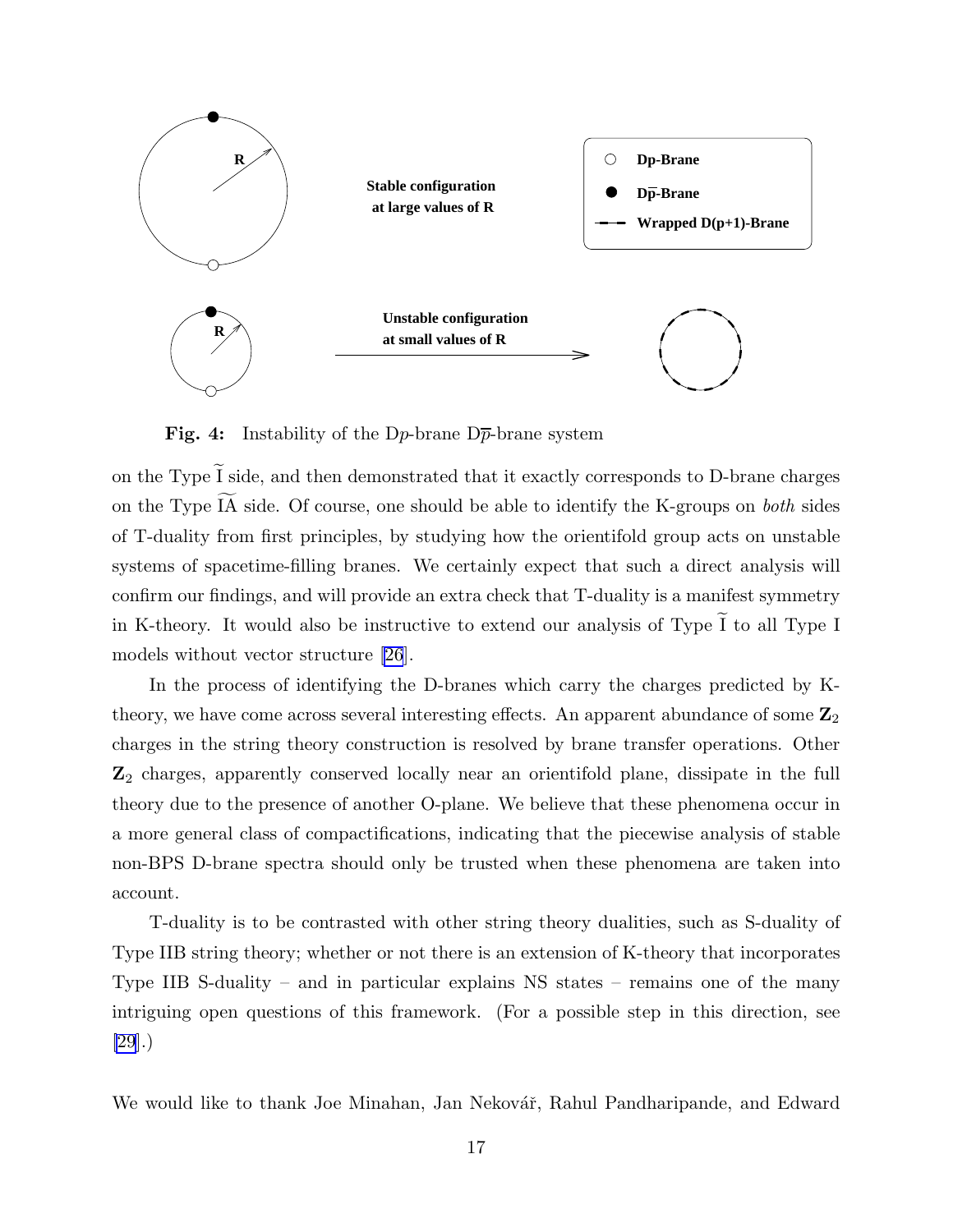Witten for useful conversations. This work has been supported by DOE Grant DE-FG03- 92-ER 40701. P.H. is also supported by a Sherman Fairchild Prize Fellowship.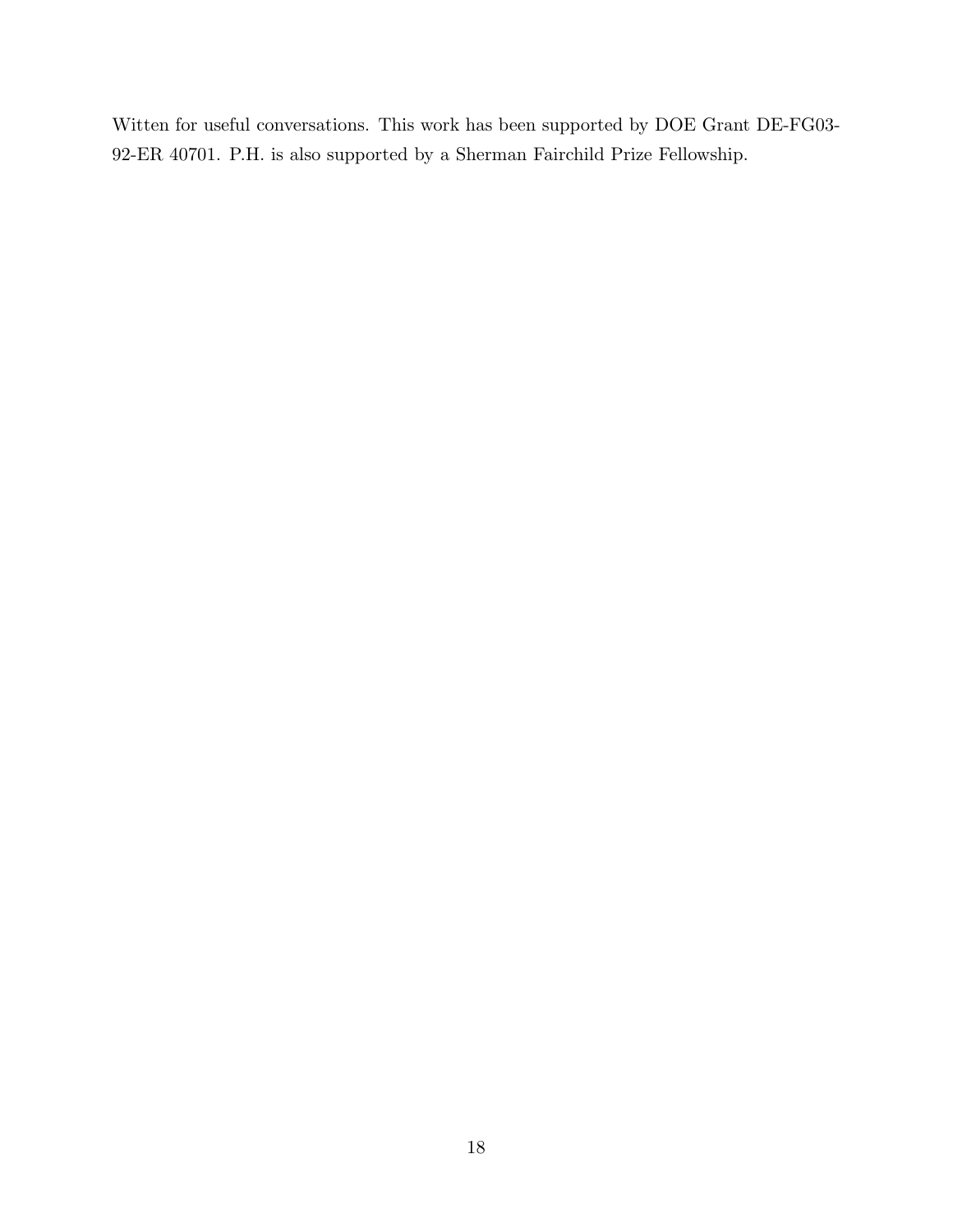#### Appendix A. Useful facts in K-theory

In this somewhat extensive appendix, we present a summary of some basic notions of K-theory (and its connection to string theory), as well as technical details of various K-theory calculations needed for some of our arguments in the body of the paper. For a more comprehensive introduction to K-theory, the reader should consult[[21,23,22](#page-27-0),[24\]](#page-27-0). Some elementary K-theory facts that arise in the string theory context can also be found in [\[2](#page-26-0),[3\]](#page-26-0).

## Unitary K-theory  $K^{-n}(X)$

The unitary K-theory group  $K(X)$  is defined, for a given compact manifold  $X$ <sup>5</sup>, as the group of equivalence classes of pairs of unitary bundles  $(E, F)$  on X, where two pairs are declared equivalent if they can be made isomorphic to each other by adding pairs of isomorphic bundles  $(H, H)$ .

The reduced group  $\widetilde{K}(X)$  is defined as the kernel of the natural map  $K(X) \to K(x_0)$ to the K-theory group  $K(x_0) = \mathbb{Z}$  of a point  $x_0$  in X, induced from the map  $x_0 \to X$ . The full K-theory group splits canonically as  $K(X) = \widetilde{K}(X) \oplus \mathbb{Z}$ . In Type IIB string theory on X, E and F are the Chan-Paton bundles of branes and anti-branes wrapping X, and  $\widetilde{K}(X)$ classifies invariant charges that can be carried by general tadpole-cancelling configurations of brane-antibrane pairs, modulo pair creation and annihilation.

Higher (reduced) K-theory groups  $\widetilde{\mathrm{K}}^{-n}(X)$  are defined by

$$
\widetilde{\mathbf{K}}^{-n}(X) = \widetilde{\mathbf{K}}(X \wedge \mathbf{S}^n). \tag{A.1}
$$

Here the wedge product is defined for two manifolds X and Y with a marked point  $x_0$  in X and  $y_0$  in Y, as the (topological) coset<sup>6</sup>

$$
X \wedge Y = X \times Y/(X \times y_0) \cup (Y \times x_0).
$$
 (A.2)

 $5$  Unless explicitly stated otherwise,  $X$  in this paper is always a compact connected manifold. K-theory can be extended to non-compact manifolds, as K-theory with compact support; one essentially defines  $K(Z) = \widetilde{K}(\widetilde{Z})$ , where Z is the one-point compactification of Z. Thus, K-theory with compact support can be related to K-theory of compact manifolds, and we will not use it explicitly in this paper.

<sup>&</sup>lt;sup>6</sup> Given a closed submanifold Y in a compact manifold X, the topological coset  $X/Y$  is defined by shrinking  $Y$  – as a subset in  $X$  – into a point.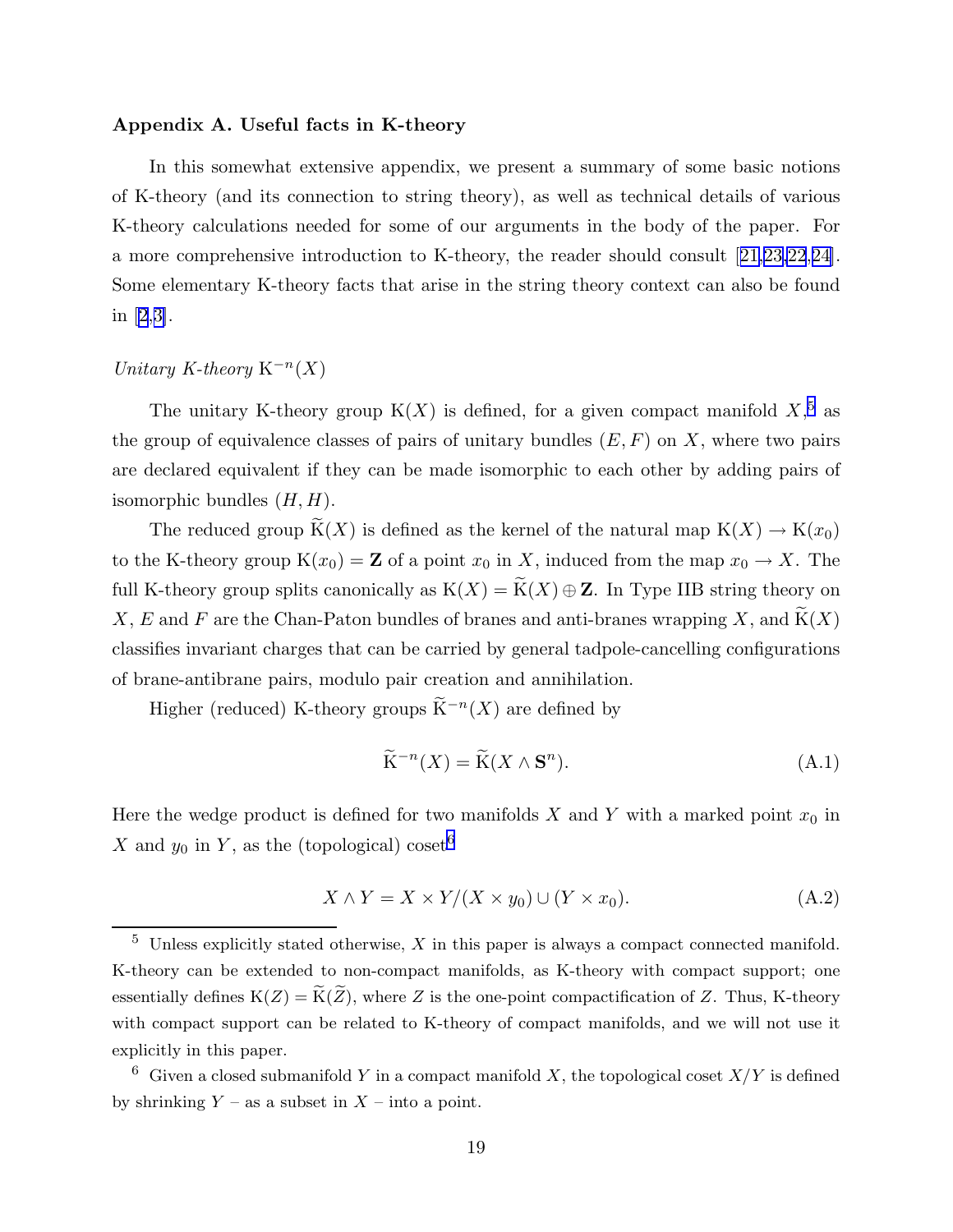<span id="page-20-0"></span>(For example,  $S^1 \wedge S^1 = S^2$ ,  $S^n \wedge S^1 = S^{n+1}$ .) The higher reduced groups are related to the unreduced groups by  $K^{-n}(X) = \widetilde{K}^{-n}(X) \oplus K^{-n}(x_0)$ , where the K-theory groups of a point are given by

$$
K^{-2p}(x_0) = \mathbf{Z},
$$
  
\n
$$
K^{-2p-1}(x_0) = 0.
$$
\n(A.3)

Therefore  $K(X) = \widetilde{K}(X) \oplus \mathbf{Z}$  and  $K^{-1}(X) = \widetilde{K}^{-1}(X)$ .

The definition of the higher K-theory group  $K^{-1}(X)$  (which classifies Type IIA theory D-branes) in terms of the  $p+1$ -dimensional extension  $X \wedge S^1$  of the  $p$ -dimensional manifold  $X$  is rather awkward for string theory purposes, as it invokes an extra spacetime dimension  $S<sup>1</sup>$ . There is an alternative definition of  $K<sup>-1</sup>(X)$ , in terms of pairs  $(E, \alpha)$  where E is a bundle on X and  $\alpha$  is an automorphism on E (see, e.g., [\[21](#page-27-0)], II.3.3). It is, in fact, this alternative definition that appears directly from the worldvolume dynamics of spacetimefilling unstable D9-branes in Type IIA theory[[3\]](#page-26-0).

K-theory is intimately related to homotopy theory. K-theory groups of any compact manifold  $X$  can be understood as the groups of homotopy classes of maps from  $X$  to certain classifying spaces,

$$
K(X) = [X, BU],
$$
  
\n
$$
K^{-1}(X) = [X, U].
$$
\n(A.4)

Here U and BU are the  $N \to \infty$  limits of the unitary group  $U(N)$  and the (group) coset  $U(2N)/U(N) \times U(N)$ , respectively.<sup>7</sup>

Given a closed submanifold Y in a compact manifold  $X$ , one defines the relative Ktheory group  $K(X, Y)$  as follows. Just like in the definition of  $K(X)$ , we start with a pair of bundles  $(E, F)$  on X. In addition, we choose a "trivialization" along Y, i.e., an isomorphism  $\alpha : E|_Y \to F|_Y$  between the restrictions of E and F to the submanifold Y. One defines a certain equivalence relation on such triples  $(E, F, \alpha)$ , declaring two such triples equivalent if they can be made isomorphic by creation or annihilation of triples  $(H, H, id<sub>H</sub>)$  (see [\[21](#page-27-0)], II.2.29 for the mathematicians' definition). Similarly, higher relative K-groups are defined by

$$
K^{-n}(X, Y) = K(X \times \mathbf{B}^n, X \times \mathbf{S}^{n-1} \cup Y \times \mathbf{B}^n),
$$
 (A.5)

<sup>&</sup>lt;sup>7</sup> More generally,  $\widetilde{K}^{-n}(X) = [X, \Omega^n BU]$ , where  $\Omega^n Y$  is the *n*-th iterated loop space of Y. One can prove that  $\Omega BU$  is homotopically equivalent to U, and  $\Omega^2 BU$  is homotopically equivalent to BU. In conjunction with (A.4), this fact leads to Bott periodicity,  $K^{-n-2}(X) = K^{-n}(X)$ .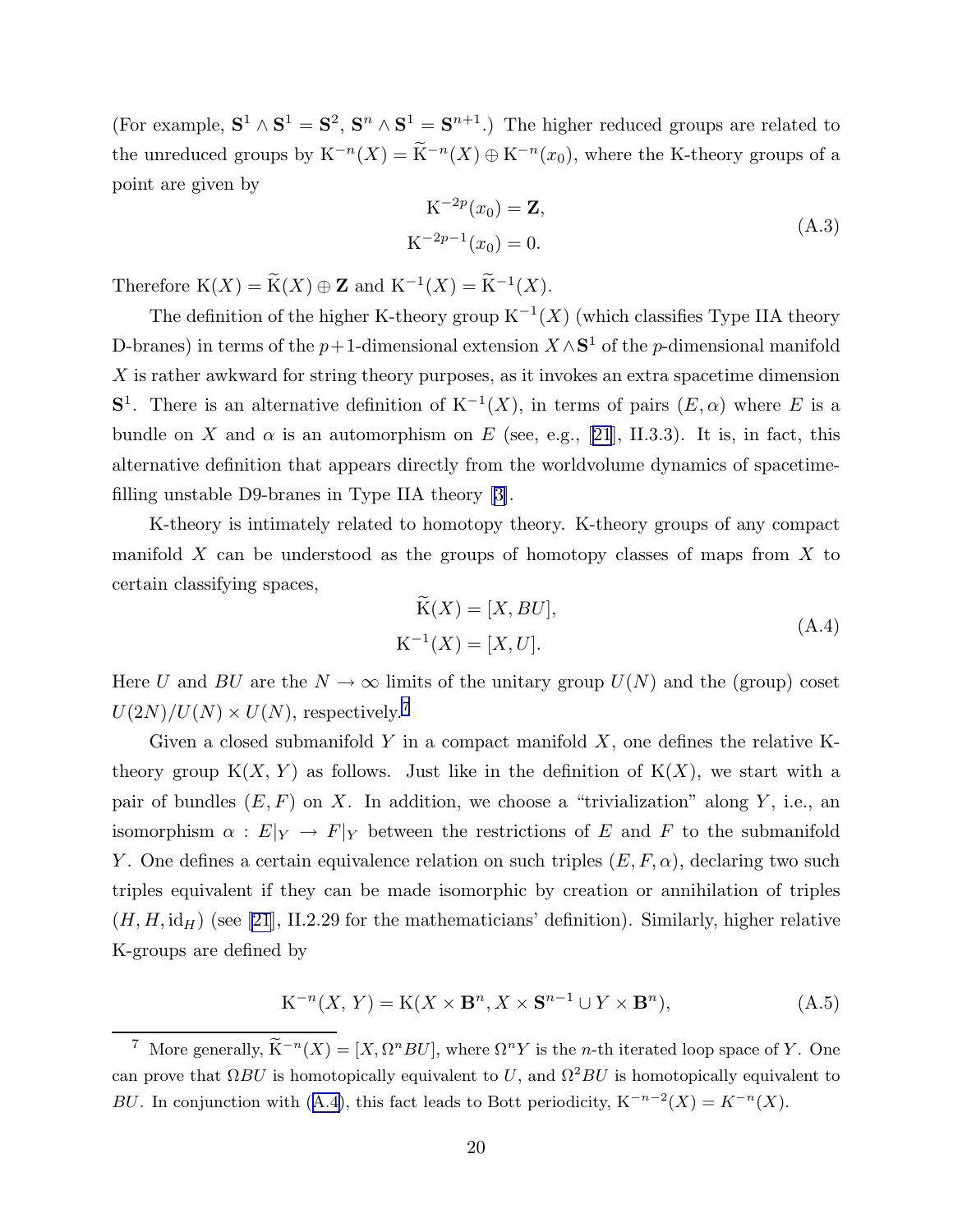<span id="page-21-0"></span>where  $\mathbf{B}^n$  is the unit ball in  $\mathbf{R}^n$ , and  $\mathbf{S}^{n-1}$  is its boundary sphere. The relative groups [\(A.5](#page-20-0)) represent a generalization of the reduced groups  $\widetilde{K}^{-n}(X)$ , since one can write  $\widetilde{K}^{-n}(X)$  =  $K^{-n}(X, x_0)$  with  $x_0$  a point in X. Also, relative groups are related to the reduced groups by  $K^{-n}(X, Y) = \widetilde{K}^{-n}(X/Y)$  whenever both sides of this equation make sense.

The relative groups  $K^{-n}(X, Y)$  are important because they connect the groups of X and Y via the exact sequence

$$
K^{-n-1}(Y) \to K^{-n-1}(X) \to K^{-n}(X, Y) \to K^{-n}(Y) \to K^{-n}(X)
$$
 (A.6)

(valid for any  $n \geq 0$ ), which is reminiscent of similar exact sequences from cohomology theory. In fact, K-theory is a generalized cohomology theory – it satisfies all the axioms of cohomology theory except for the dimension axiom.

In the case of relative K-theory groups  $K(W, Y)$  that appear in this paper, the pairs W, Y are of a very special type, with  $W = X \times Y$  for some manifold Y. For such pairs (or more generally, whenever W is a "retract" of Y),  $(A.6)$  can be reduced to the following split exact sequence (cf.[[21\]](#page-27-0), II.2.29),

$$
0 \to \mathrm{K}^{-n}(X \times Y, Y) \to \mathrm{K}^{-n}(X \times Y) \to \mathrm{K}^{-n}(Y) \to 0,
$$
\n(A.7)

thus leading to

$$
K^{-n}(X \times Y) = K^{-n}(X \times Y, Y) \oplus K^{-n}(Y). \tag{A.8}
$$

This formula allows one to evaluate the relative group  $K^{-n}(X \times Y, Y)$  once  $K^{-n}(Y)$  and  $K^{-n}(X \times Y)$  are found.

So far we have reduced the calculation of the relative K-theory group  $K^{-n}(W \times Y, Y)$ to the calculation of the K-theory groups of  $W \times Y$ . The latter can be expressed through K-theory groups of X and Y with the use of the following formula  $(24, 2.4.8)$ ,

$$
\widetilde{\mathcal{K}}^{-n}(X \times Y) = \widetilde{\mathcal{K}}^{-n}(X \wedge Y) \oplus \widetilde{\mathcal{K}}^{-n}(X) \oplus \widetilde{\mathcal{K}}^{-n}(Y). \tag{A.9}
$$

The case of our primary interest in Section 2 is  $Y = S^1$ . Using (A.9) together with  $\widetilde{\mathrm{K}}^{-n}(X\wedge \mathbf{S}^1)=\widetilde{\mathrm{K}}^{-n-1}(X)$  and Bott periodicity, we get

$$
\widetilde{\mathbf{K}}(X \times \mathbf{S}^1) = \mathbf{K}^{-1}(X) \oplus \widetilde{\mathbf{K}}(X),
$$
\n
$$
\mathbf{K}^{-1}(X \times \mathbf{S}^1) = \widetilde{\mathbf{K}}(X) \oplus \mathbf{K}^{-1}(X) \oplus \mathbf{Z}.
$$
\n(A.10)

This allows us to determine  $K(X \times S^1, S^1)$  and  $K^{-1}(X \times S^1, S^1)$  using (A.8), leading to ([2.4](#page-5-0)) and ([2.5\)](#page-5-0).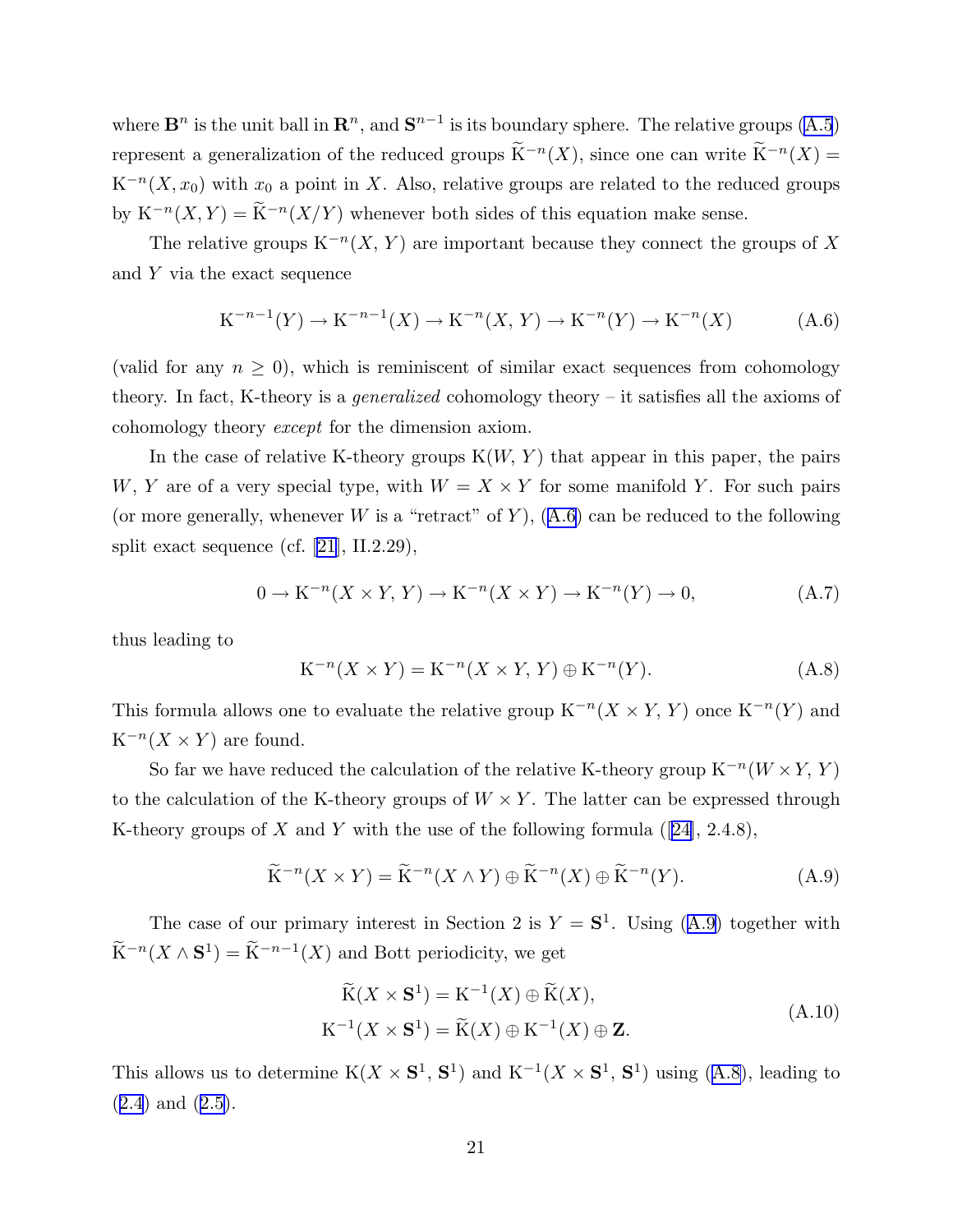Alternatively, we can calculate  $K^{-n}(X \times S^1)$  in a manner that keeps track of the multiplicative structure of the theory. Define  $K^{\#}(X) = K(X) \oplus K^{-1}(X)$ .  $K^{\#}(X)$  is a graded ring, with the obvious  $\mathbb{Z}_2$  graded structure. We have a K-theory analog of the Künneth formula,

$$
K^{\#}(X \times Y) = K^{\#}(X) \otimes K^{\#}(Y), \tag{A.11}
$$

whichis valid if either  $K^{\#}(X)$  or  $K^{\#}(Y)$  is freely generated (see, e.g., [[21\]](#page-27-0), Proposition IV.3.24). Since  $S^1$  has freely generated K-theory groups, we can set  $Y = S^1$ . (Notice that this strategy for calculating K-groups of  $X \times S^1$  would not work in the case of KO-theory relevant for Type I, as the KO-groups of  $S^1$  are not freely generated.) From  $(A.11)$  we get

$$
K(X \times S^{1}) = (K(X) \otimes K(S^{1})) \oplus (K^{-1}(X) \otimes K^{-1}(S^{1})),
$$
  
\n
$$
K^{-1}(X \times S^{1}) = (K(X) \otimes K^{-1}(S^{1})) \oplus (K^{-1}(X) \otimes K(S^{1})).
$$
\n(A.12)

Using  $K(S^1) = Z$  and  $K^{-1}(S^1) = Z$ , we again recover [\(A.10\)](#page-21-0), which is instrumental in our proof of T-duality between Type IIA and Type IIB theories in Section 2. With the insight from (A.12), Type II T-duality can thus be traced back to the fact that K-theory groups of  $S^1$  have shortened periodicity,  $K^{-m}(S^1) = K^{-m-1}(S^1) = Z$ . Also, using  $(A.12)$ , the fact that T-duality swaps wrapped and unwrapped branes corresponds to the fact that under the isomorphism ([2.6](#page-6-0)) of the K-groups,  $\widetilde{K}(X) \otimes K(S^1)$  maps to  $\widetilde{K}(X) \otimes K^{-1}(S^1)$ (and similarly for  $K^{-1}(X)$ ), with  $K(S^1)$  factors and  $K^{-1}(S^1)$  factors interchanged.

# Orthogonal K-theory  $KO^{-n}(X)$  and Symplectic K-theory  $KSp^{-n}(X)$

 $KO(X)$  is the group of virtual real bundles, defined by replacing complex bundles with real bundles in the definition of  $K(X)$  groups. Higher KO groups are again defined via

$$
\widetilde{\text{KO}}^{-m}(X) = \widetilde{\text{K}}(X \wedge \mathbf{S}^m). \tag{A.13}
$$

Just like in the unitary case, the full KO-groups are related to the reduced groups KO<sup> $-m(X)$ </sup> by

$$
KO^{-m}(X) = \widetilde{KO}^{-m}(X) \oplus KO^{-m}(x_0),\tag{A.14}
$$

with  $x_0$  a point in X. The key to the appearance of KO-theory in the bound-state construction of Type I D-branes is again its relation to homotopy theory. Just as in the unitary case, we have  $KO^{-n}(X) = [X, \Omega^n BO],^8$  where BO is defined as the large-N limit

<sup>&</sup>lt;sup>8</sup> More exactly, the classifying space of KO-theory is  $BO \times \mathbb{Z}$ , where the extra factor of  $\mathbb{Z}$  is neededto explain  $KO(pt) = \mathbb{Z}$  (see, e.g., [[21\]](#page-27-0), II.1.34).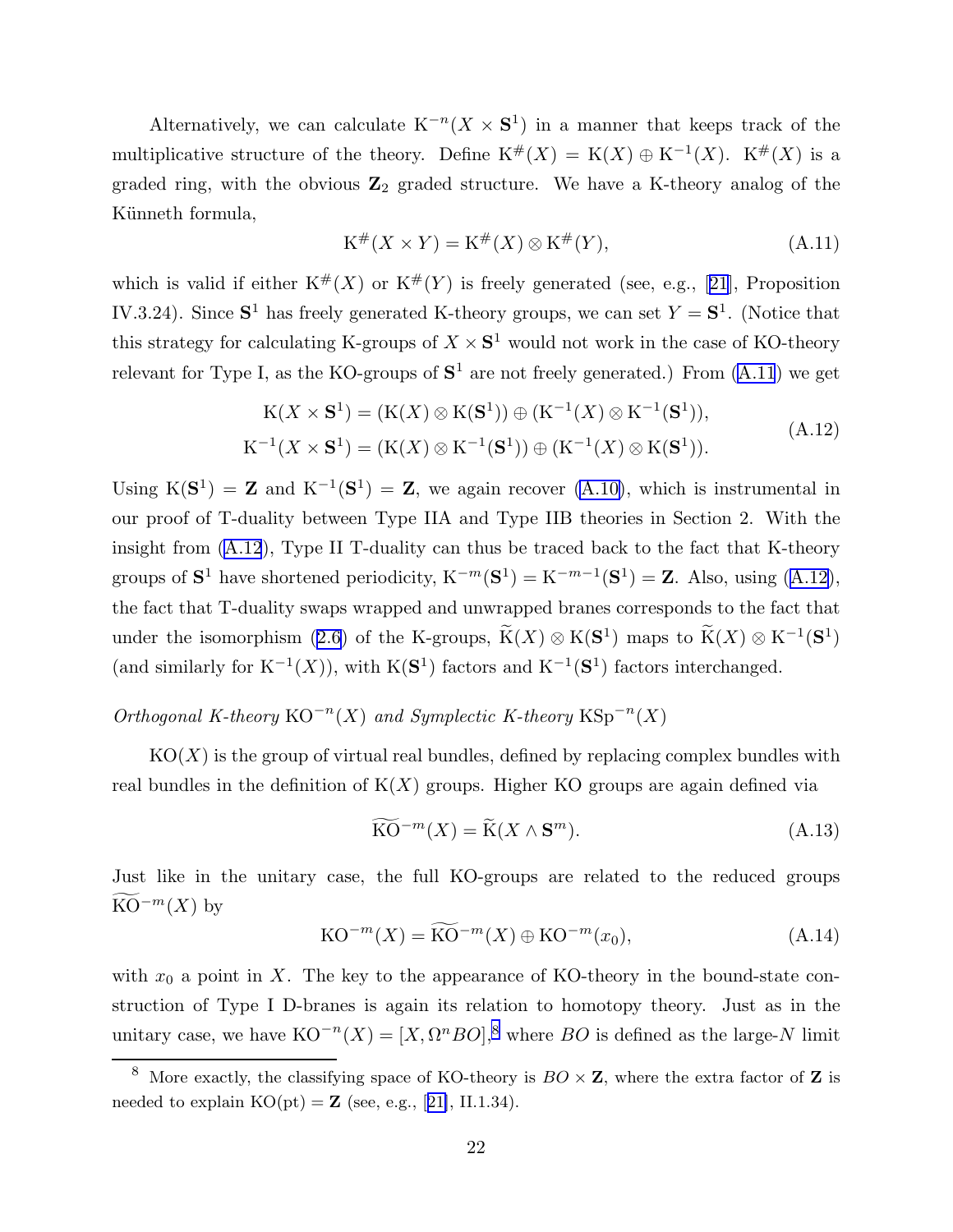of  $O(2N)/O(N) \times O(N)$ , and  $\Omega BO \cong O$  can be similarly approximated by  $O(N)$ . In this case, the statement of Bott periodicity  $KO^{-m}(X) = KO^{-m-8}(X)$  follows from the fact that  $\Omega^{m+8}BO$  is homotopically equivalent to  $\Omega^mBO$ .

By replacing  $O(N)$  with  $Sp(N)$ , and real bundles with symplectic bundles, one can similarly define the symplectic K-theory groups  $\text{KSp}^{-n}(X)$ . Bott periodicity can be refined to show that  $KO^{-n}(X) = KSp^{-n-4}(X)$  for any n, which means that any calculation in KSp-theory can be done in KO-theory; therefore, we will not discuss KSp-theory separately in this appendix.

Relative K-theory groups  $KO^{-n}(Z, Y)$  are defined by replacing complex bundles with real bundles in the definition of  $K^{-n}(Z, Y)$  reviewed above. For our purposes, we will again be interested in relative groups for a special class of pairs,  $KO^{-n}(X \times Y, Y)$ ; for such pairs, one can relate the relative group to  $KO^{-n}(X \times Y)$  and  $KO^{-n}(Y)$  via the following split exact sequence,

$$
0 \to \mathrm{KO}^{-n}(X \times Y, Y) \to \mathrm{KO}^{-n}(X \times Y) \to \mathrm{KO}^{-n}(Y) \to 0,
$$
 (A.15)

leading to

$$
KO^{-n}(X \times Y) = KO^{-n}(X \times Y, Y) \oplus KO^{-n}(Y). \tag{A.16}
$$

The basic formula for calculating KO groups of products is again

$$
\widetilde{\mathrm{KO}}(X \times Y) = \widetilde{\mathrm{KO}}(X \wedge Y) \oplus \widetilde{\mathrm{KO}}(X) \oplus \widetilde{\mathrm{KO}}(Y). \tag{A.17}
$$

In the case of our main interest,  $Y = S^1$ , we obtain (using  $\widehat{KO}(S^1) = \mathbb{Z}_2$ , and  $\widehat{KO}(X \wedge S^1) =$  $\widetilde{{\rm KO}}^{-1}(X))$ 

$$
\widetilde{\mathrm{KO}}(X \times \mathbf{S}^1) = \widetilde{\mathrm{KO}}^{-1}(X) \oplus \widetilde{\mathrm{KO}}(X) \oplus \mathbf{Z}_2. \tag{A.18}
$$

This formula is used in Section 3 on the Type I side of the proof of T-duality between D-brane charges.

## Real K-theory  $\operatorname{KR}^{p,q}(X)$

KR-theory (introduced, under the name of "Real K-theory," by Atiyah [\[25](#page-27-0)]) is a generalized theory that includes unitary K-theory, KO-theory and KSp-theory (as well as the "self-conjugate" KSC-theory to be discussed below) as special cases. The corresponding groups  $KR(X)$  are defined for X a manifold with a selected involution  $\tau$ . Basic objects are now pairs of bundles  $(E, F)$  with antilinear involution on both E and F that commutes with  $\tau$  on X. Thus, KR(X) would be the group of virtual bundles with involutions on X.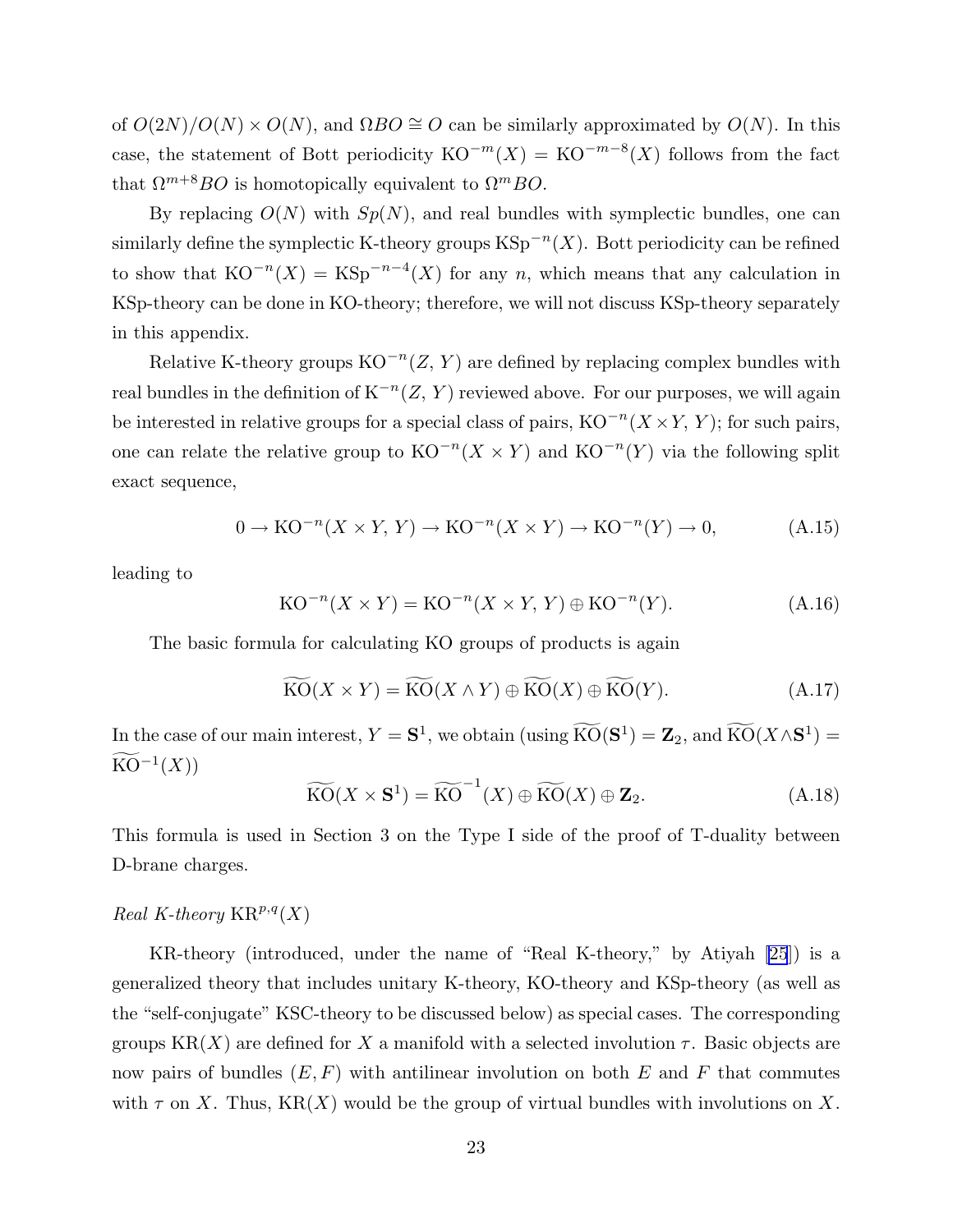<span id="page-24-0"></span>Just like in KO-theory, one can define higher groups  $KR^{-m}(X)$ , by

$$
\widetilde{\text{KR}}^{-m}(X) = \widetilde{\text{KR}}(X \wedge \mathbf{S}^m); \tag{A.19}
$$

the involution  $\tau$  of X is extended to the involution of  $X \wedge S^m$  that acts trivially on  $S^m$ .

More generally, we can consider replacing  $S<sup>m</sup>$  in (A.19) by spheres with non-trivial actions of the involution. Consider  $\mathbb{R}^{p,q}$ , as a real manifold of dimension  $p + q$  with coordinates  $(x^1, \ldots, x^p, y^1, \ldots, y^q)$ , and with involution that takes  $(x, y) \rightarrow (x, -y)$ . Similarly, one defines  $S^{p,q}$  as the unit sphere (of dimension  $p+q-1$ ) in  $\mathbb{R}^{p,q}$  with respect to the flat Euclidean metric.<sup>9</sup>

Now, we can define a two-parameter set  $KR^{p,q}(X)$  of higher KR-theory groups, by

$$
\widetilde{\text{KR}}^{p,q}(X) = \widetilde{\text{KR}}(X \wedge \widetilde{\mathbf{R}}^{p,q}),\tag{A.20}
$$

where  $\widetilde{\mathbf{R}}^{p,q}$  is the one-point compactification of  $\mathbf{R}^{p,q}$  (i.e.,  $\widetilde{\mathbf{R}}^{p,q}$  is topologically a  $p + q$ sphere). By definition, (A.19) are related to (A.20) by  $KR^{-m}(X) = KR^{m,0}(X)$ . One can define relative K-theory groups  $KR^{-n}(Z, Y)$ , again by repeating steps used in the definition of relative K-groups in K-theory and KO-theory.

Bott periodicity in KR-theory states that  $KR^{p,q}(X) = KR^{p+1,q+1}(X)$ , and  $KR^{-m}(X) =$  $KR^{-m-8}(X)$ . Due to the first relation,  $KR^{p,q}(X)$  depends only on the difference  $p-q$ , and one has  $KR^{p,q}(X) = KR^{q-p}(X)$ . It is interesting to notice that in KR-theory, spheres with antipodal involutions play the role of negative-dimensional spheres.

KR-theory is a generalization of both K-theory and KO-theory. For any given X with trivial involution, we have

$$
\mathbf{K}^{-m}(X) = \mathbf{K}\mathbf{R}^{-m}(X \times \mathbf{S}^{0,1}),
$$
  
 
$$
\mathbf{KO}^{-m}(X) = \mathbf{K}\mathbf{R}^{-m}(X).
$$
 (A.21)

In particular, one can derive Bott periodicity in  $K(X)$ ,  $KO(X)$  and  $KSp(X)$  from the periodicities of KR-theory.

Now we are equipped to calculate the relative group  $KR^{-1}(X \times S^{1,1}, S^{1,1})$  that classifies D-brane charges in Type IA theory. (The orientifold  $\mathbb{Z}_2$  acts as a reflection on the circle  $S^{1,1}$ , and trivially on X.) This relative group is again related to  $KR(X \times S^{1,1})$  via

$$
KR^{-1}(X \times S^{1,1}) = KR^{-1}(X \times S^{1,1}, S^{1,1}) \oplus KR^{-1}(S^{1,1}).
$$
 (A.22)

<sup>&</sup>lt;sup>9</sup> Notice that our convention for  $\mathbb{R}^{p,q}$  and  $\mathbb{S}^{p,q}$  coincides with that of Atiyah [\[25](#page-27-0)], and is opposite to that of Karoubi [\[21](#page-27-0)].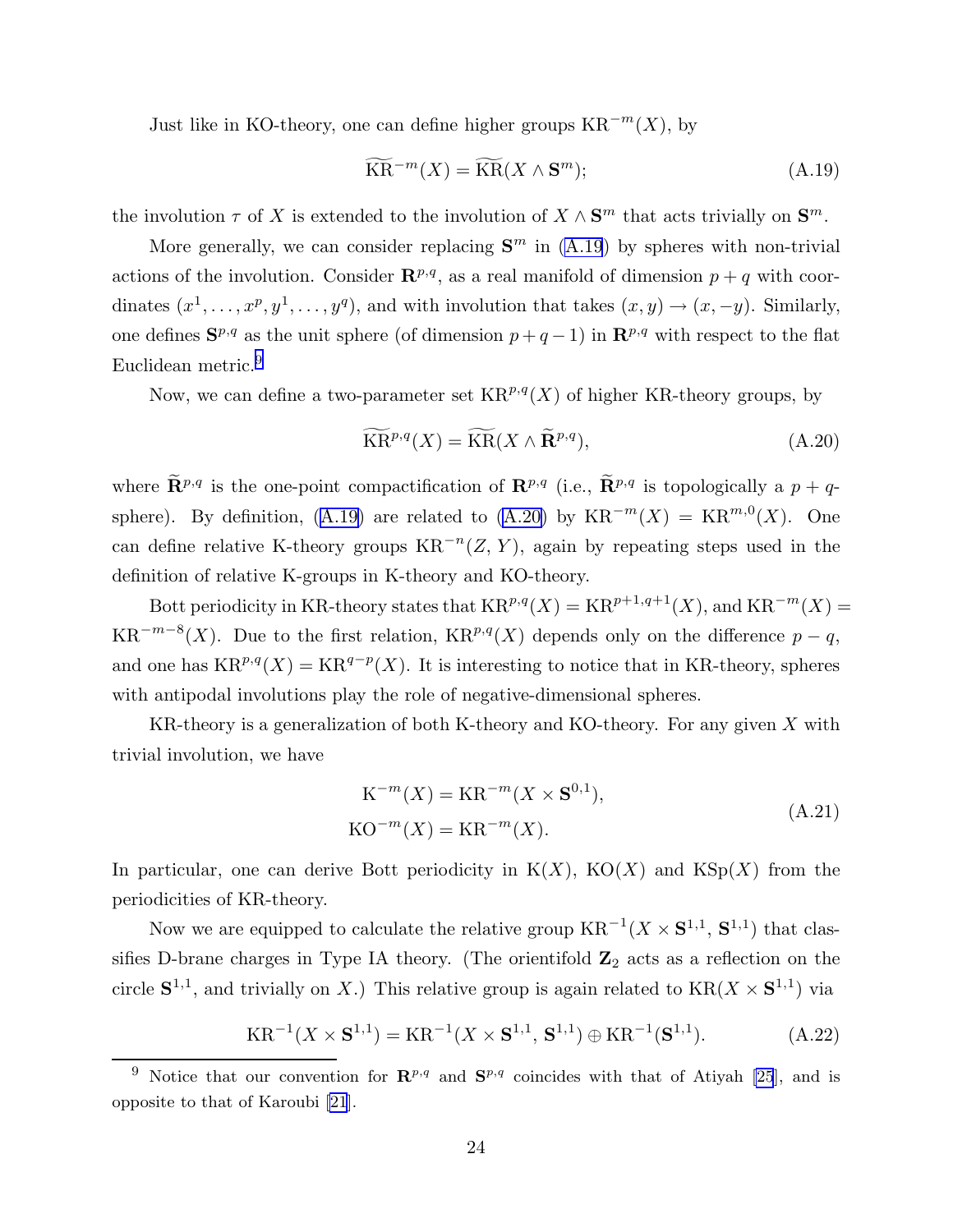By repeating steps already familiar from the K and KO case, one obtains

$$
\widetilde{\text{KR}}^{-1}(X \times \mathbf{S}^{1,1}) = \widetilde{\text{KR}}^{-1}(X \wedge \mathbf{S}^{1,1}) \oplus \widetilde{\text{KR}}^{-1}(X) \oplus \mathbf{Z} \n= \widetilde{\text{KR}}^{1,1}(X) \oplus \widetilde{\text{KR}}^{-1}(X) \oplus \mathbf{Z} = \widetilde{\text{KO}}(X) \oplus \widetilde{\text{KO}}^{-1}(X) \oplus \mathbf{Z},
$$
\n(A.23)

where we have used the  $(1, 1)$  periodicity of KR-theory, and the fact that  $KR^*(X)$  = KO<sup>\*</sup>(X) for the trivial orientifold action on X. Since  $\widetilde{KR}^{-1}(S^{1,1}) = KR^{-1+1}(pt)$  =  $KO(pt) = \mathbb{Z}$ , our result ([3.12](#page-12-0)) follows from ([A.22](#page-24-0)) and (A.23).

# $Self\text{-}Conjugate K\text{-}theory \text{ KSC}^{-n}(X)$

Given a compact manifold X, one defines a self-conjugate bundle on X as a bundle  $E$ equipped with an antilinear automorphism  $\beta : E \to E$ . Self-conjugate K-theory KSC(X) (see [\[27](#page-27-0),[28,25\]](#page-27-0) and[[21\]](#page-27-0) III.7.13-15) is then defined by imposing a stable equivalence relation on self-conjugate bundles (i.e., on pairs  $(E, \beta)$ ), whereby two pairs are equivalent if their sums with a third self-conjugate bundle are isomorphic (as self-conjugate bundles). Higher KSC groups are again defined via  $\widetilde{\mathrm{KSC}}^{-n}(X) = \widetilde{\mathrm{KSC}}(X \wedge \mathbf{S}^n)$ . The classifying space  $BSC$ of self-conjugate K-theory is described in [\[27](#page-27-0)]; KSC-groups are then related to homotopy theory via  $\text{KSC}(X) = [X, BSC].$ 

One can prove that Bott periodicity of the self-conjugate K-theory is four. This can be shown either by a direct analysis of the homotopy properties of the classifying space [\[27](#page-27-0),[28\]](#page-27-0) (and showing that it is homotopically equivalent to its fourth loop space), or by proving a relation between KSC-theory and KR-theory,

$$
\widetilde{\mathrm{KSC}}(X) = \widetilde{\mathrm{KR}}(X \times \mathbf{S}^{0,2}),\tag{A.24}
$$

and using Bott periodicity of KR-theory (see[[25\]](#page-27-0) for details).

The relation (A.24) between KSC and KR groups plays a central role in our analysis of T-duality between Type  $\widetilde{I}$  and Type  $\widetilde{IA}$  in Section 4.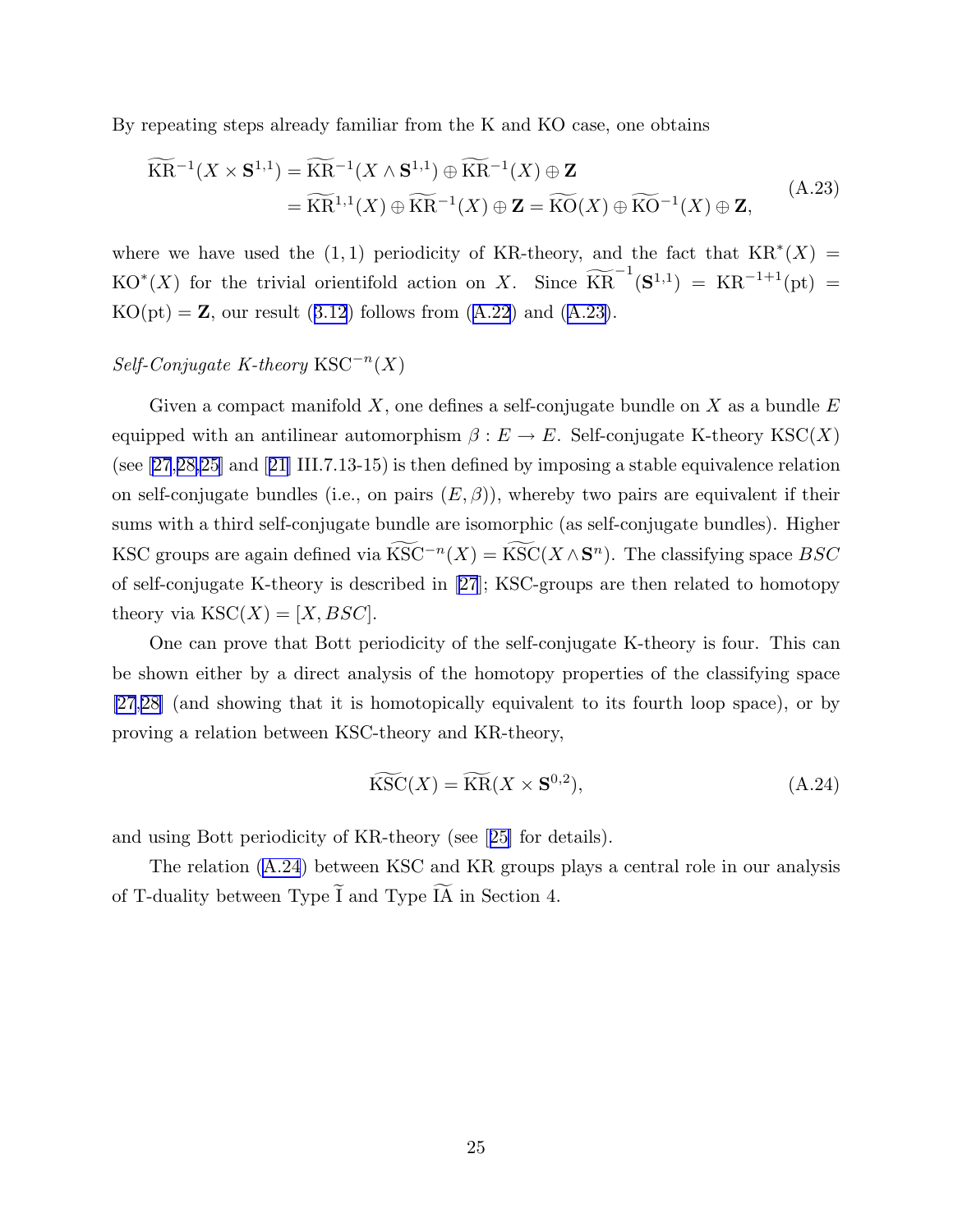#### References

- <span id="page-26-0"></span>[1] A. Sen, "Stable Non-BPS States in String Theory," JHEP 06 (1998) 007, [hep](http://arXiv.org/abs/hep-th/9803194)[th/9803194](http://arXiv.org/abs/hep-th/9803194); "Stable Non-BPS Bound States of BPS D-Branes," JHEP 08 (1998) 010, [hep-th/9805019;](http://arXiv.org/abs/hep-th/9805019) "Tachyon Condensation on the Brane Antibrane System," JHEP **08** (1998) 012, [hep-th/9805170;](http://arXiv.org/abs/hep-th/9805170) " $SO(32)$  Spinors of Type I and Other Solitons on Brane-Antibrane Pair," JHEP 09 (1998) 023, [hep-th/9808141](http://arXiv.org/abs/hep-th/9808141); "Type I D-Particle and its Interactions," JHEP 10 (1998) 021, [hep-th/9809111;](http://arXiv.org/abs/hep-th/9809111) "BPS D-Branes on Non-Supersymmetric Cycles," [hep-th/9812031.](http://arXiv.org/abs/hep-th/9812031)
- [2] E. Witten, "D-Branes and K-Theory," [hep-th/9810188.](http://arXiv.org/abs/hep-th/9810188)
- [3] P. Hořava, "Type IIA D-Branes, K-Theory, and Matrix Theory," [hep-th/9812135](http://arXiv.org/abs/hep-th/9812135).
- [4] O. Bergman and M.R. Gaberdiel, "Non-BPS States in Heterotic Type IIA Duality," [hep-th/9901014.](http://arXiv.org/abs/hep-th/9901014)
- [5] M. Srednicki, "IIB or not IIB," JHEP 08 (1998) 005, [hep-th/9807138.](http://arXiv.org/abs/hep-th/9807138)
- [6] T. Banks and L. Susskind, "Brane Antibrane Forces," [hep-th/9511194](http://arXiv.org/abs/hep-th/9511194).
- [7] M.B. Green and M. Gutperle, "Light-Cone Supersymmetry and D-Branes," Nucl. Phys. B476 (1996) 28, [hep-th/9604091](http://arXiv.org/abs/hep-th/9604091).
- [8] G. Lifschytz, "Comparing D-Branes to Black-branes," Phys. Lett. B388 (1996) 720, [hep-th/9604156.](http://arXiv.org/abs/hep-th/9604156)
- [9] V. Periwal, "Antibranes and Crossing Symmetry," [hep-th/9612215](http://arXiv.org/abs/hep-th/9612215).
- [10] E. Gava, K.S. Narain and M.H. Sarmadi, "On the Bound States of  $p$  and  $(p+2)$ -Branes," Nucl. Phys. B504 (1997) 214, [hep-th/9704006.](http://arXiv.org/abs/hep-th/9704006)
- [11] H. García-Compeán, "D-Branes in Orbifold Singularities and Equivariant K-Theory," [hep-th/9812226.](http://arXiv.org/abs/hep-th/9812226)
- [12] R. Minasian and G. Moore, "K-Theory and Ramond-Ramond Charge," JHEP 11 (1997) 002, [hep-th/9710230](http://arXiv.org/abs/hep-th/9710230).
- [13] P. Hořava, "Strings on Worldsheet Orbifolds," *Nucl. Phys.* **B327** (1989) 461; "Background Duality of Open String Models," Phys. Lett. **B231** (1989) 251.
- [14] J. Dai, R.G. Leigh and J. Polchinski, "New Connections Between String Theories," Mod. Phys. Lett. A4 (1989) 2073.
- [15] E.G. Gimon and C.V. Johnson, "K3 Orientifolds," Nucl. Phys. **B477** (1996) 715, [hep-th/9604129.](http://arXiv.org/abs/hep-th/9604129)
- [16] K. Hori, "D-Branes, T-Duality, and Index Theory," [hep-th/9902102.](http://arXiv.org/abs/hep-th/9902102)
- [17] E.R. Sharpe, "D-Branes, Derived Categories, and Grothendieck Groups," [hep-th/9902116.](http://arXiv.org/abs/hep-th/9902116)
- [18] S. Gukov, "K-Theory, Reality, and Orientifolds," [hep-th/9901042](http://arXiv.org/abs/hep-th/9901042).
- [19] O. Bergman and M.R. Gaberdiel, "Stable Non-BPS D-Particles," Phys. Lett. B441 (1998) 133, [hep-th/9806155](http://arXiv.org/abs/hep-th/9806155).